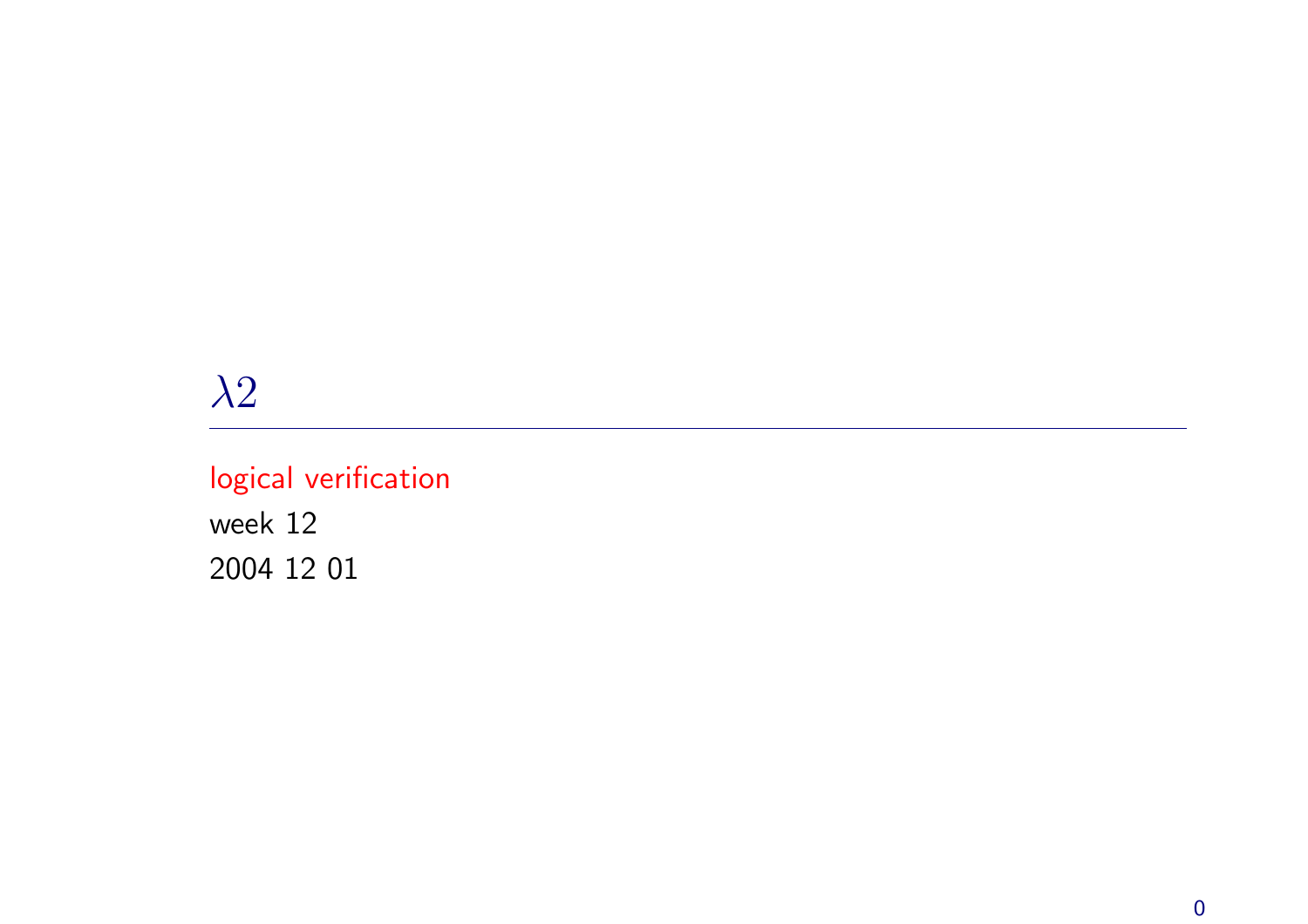#### overview

### the course

1st order **propositional** logic  $\leftrightarrow$  simple type theory  $\lambda \rightarrow$ 1st order predicate logic  $\leftrightarrow$  type theory with dependent types  $\lambda P$ 2nd order propositional logic  $\leftrightarrow$  polymorphic type theory

 $\lambda 2$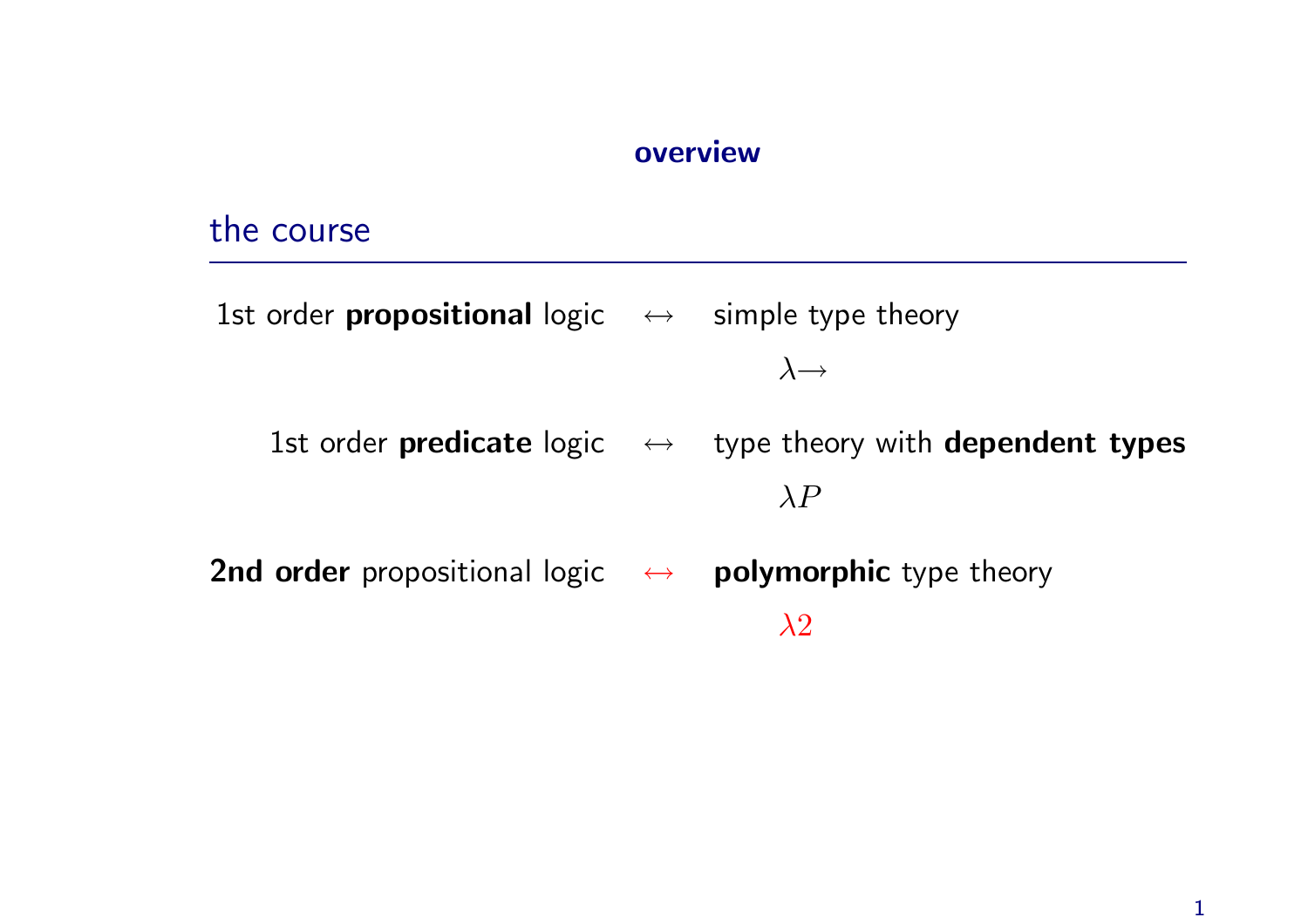# activities

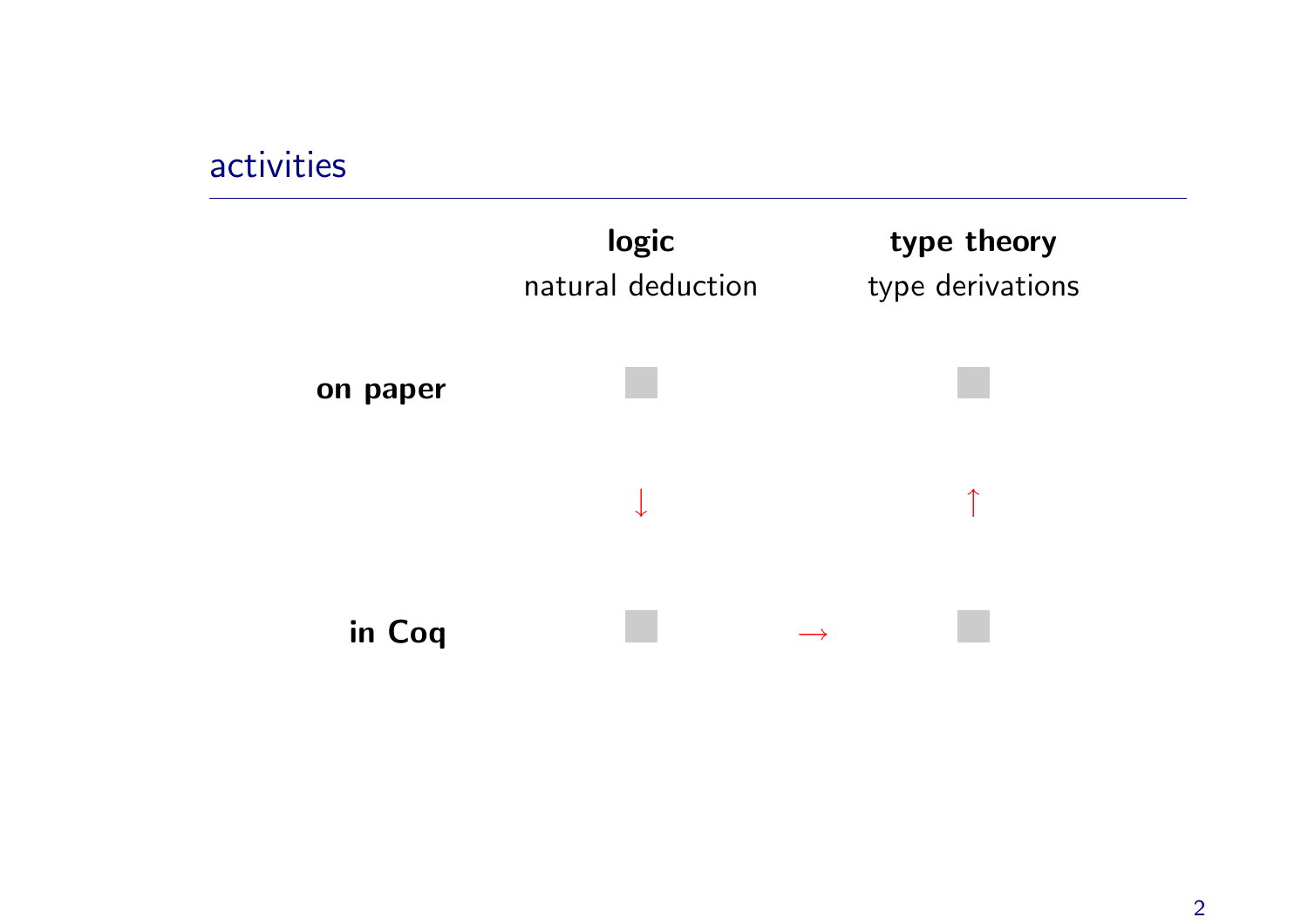## minimal second order propositional logic

# formulas

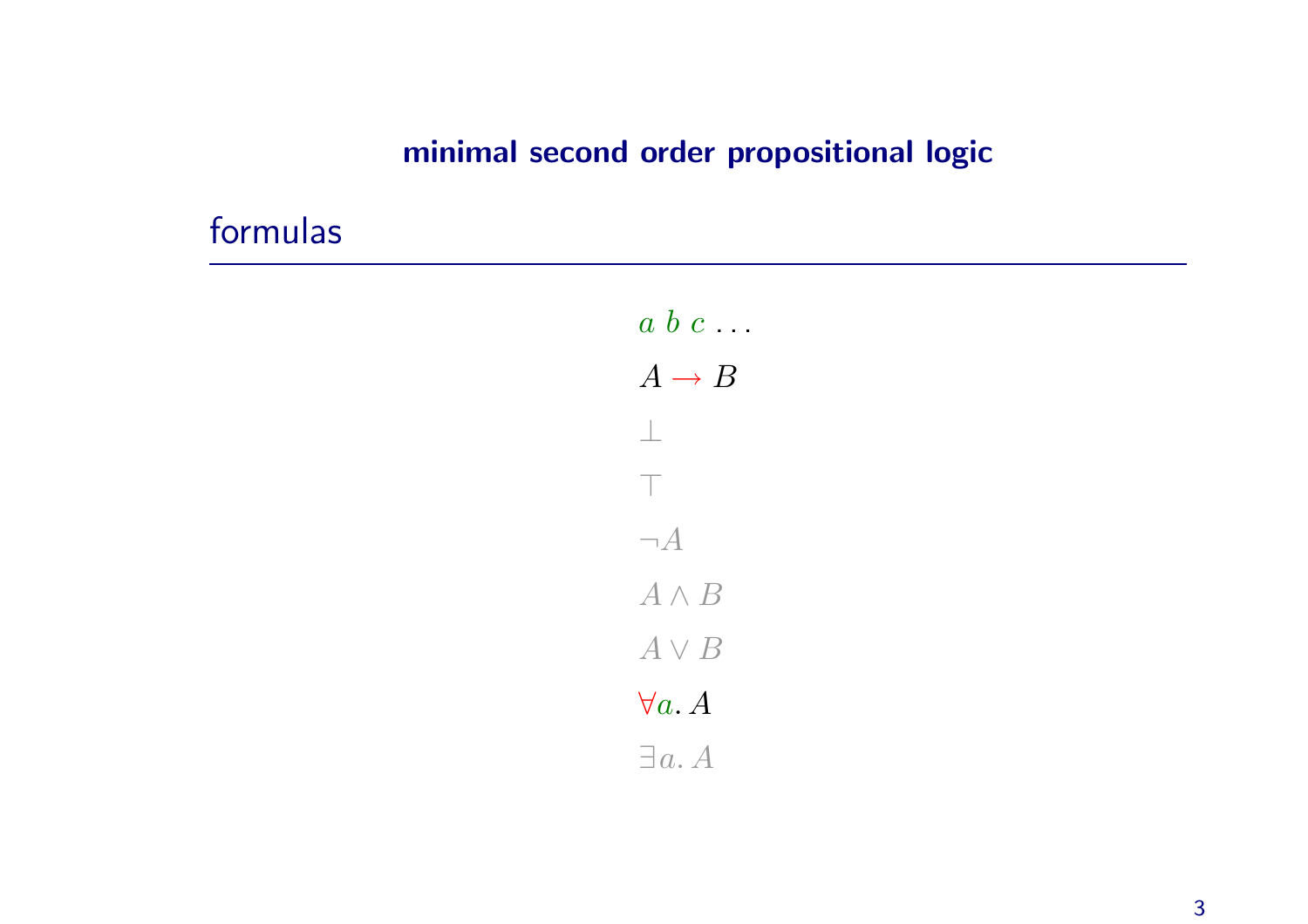rules for <sup>→</sup>

 $\rightarrow$  introduction



 $\rightarrow$  elimination

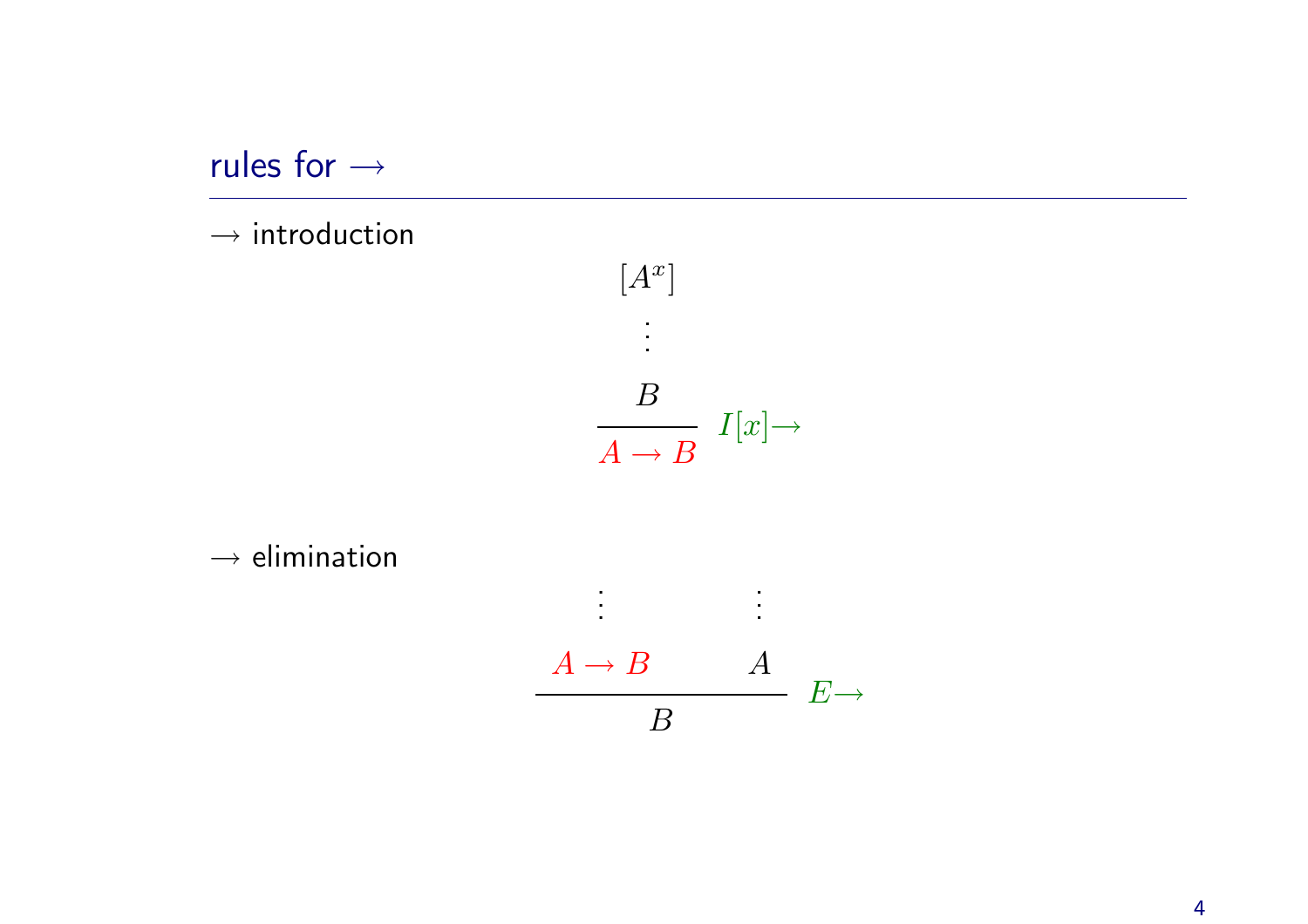rules for ∀

∀ introduction

$$
\begin{array}{c}\n B \\
 \hline\n \forall a.\, B\n \end{array}\n \quad I \forall
$$

. . .

**variable condition:**  $a$  not a free variable in any open assumption

. . .

∀ elimination

$$
\frac{\forall a. B}{B[a := A]} E \forall
$$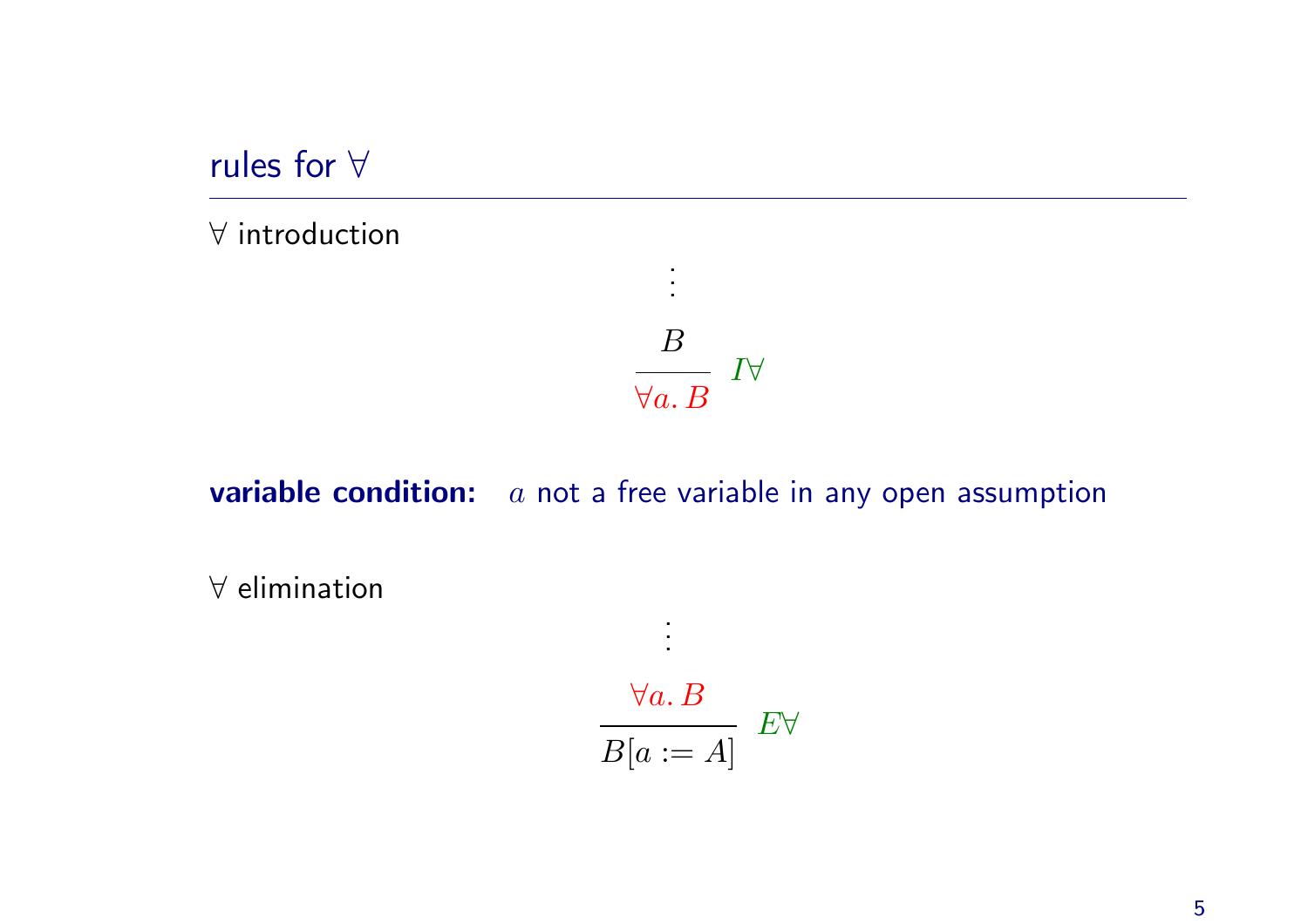### terms

## <sup>∗</sup>, ¤

 $x, y, z, \ldots$  $MN$  $\lambda x : M. N$  $\Pi x : M. N$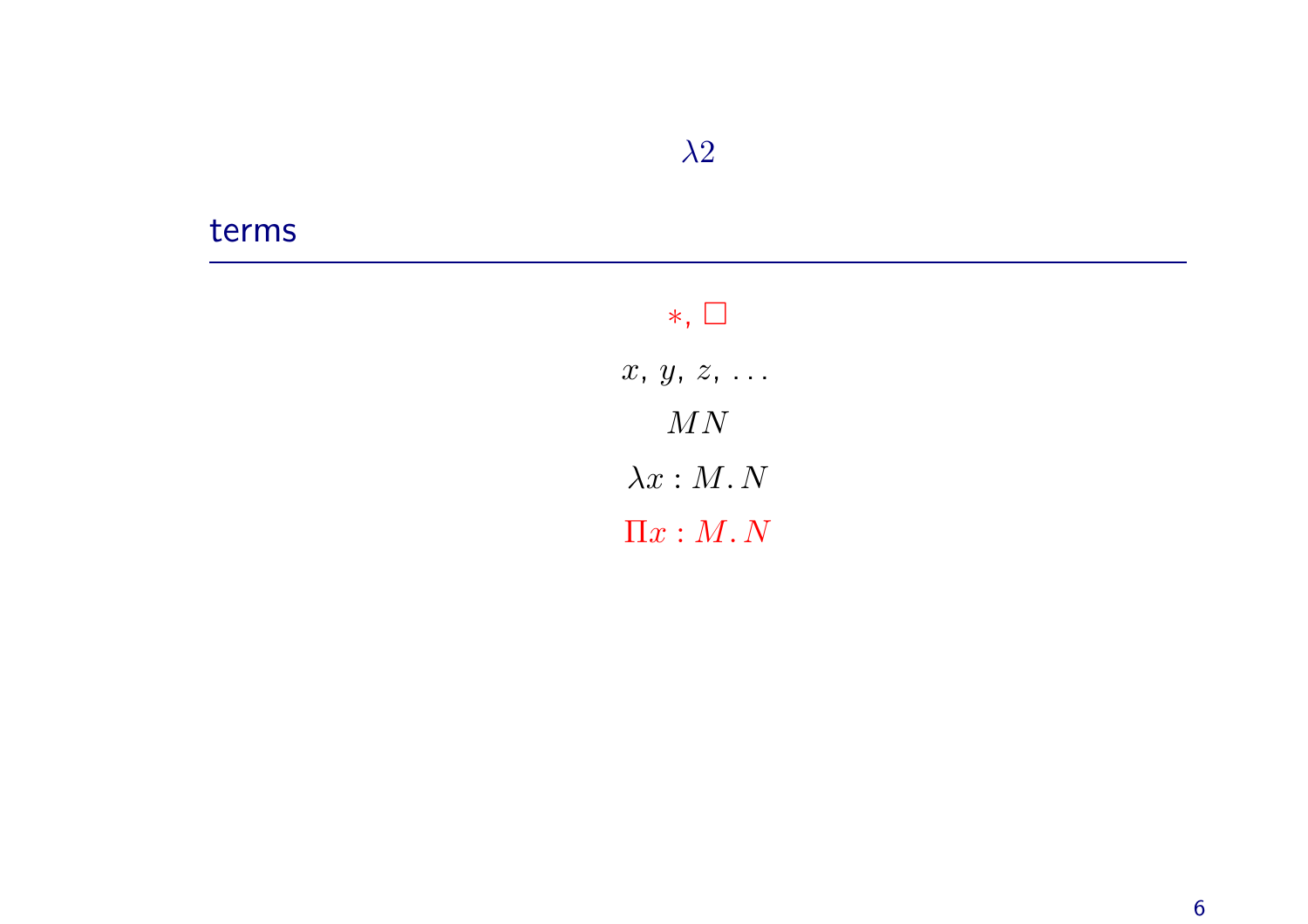#### rules

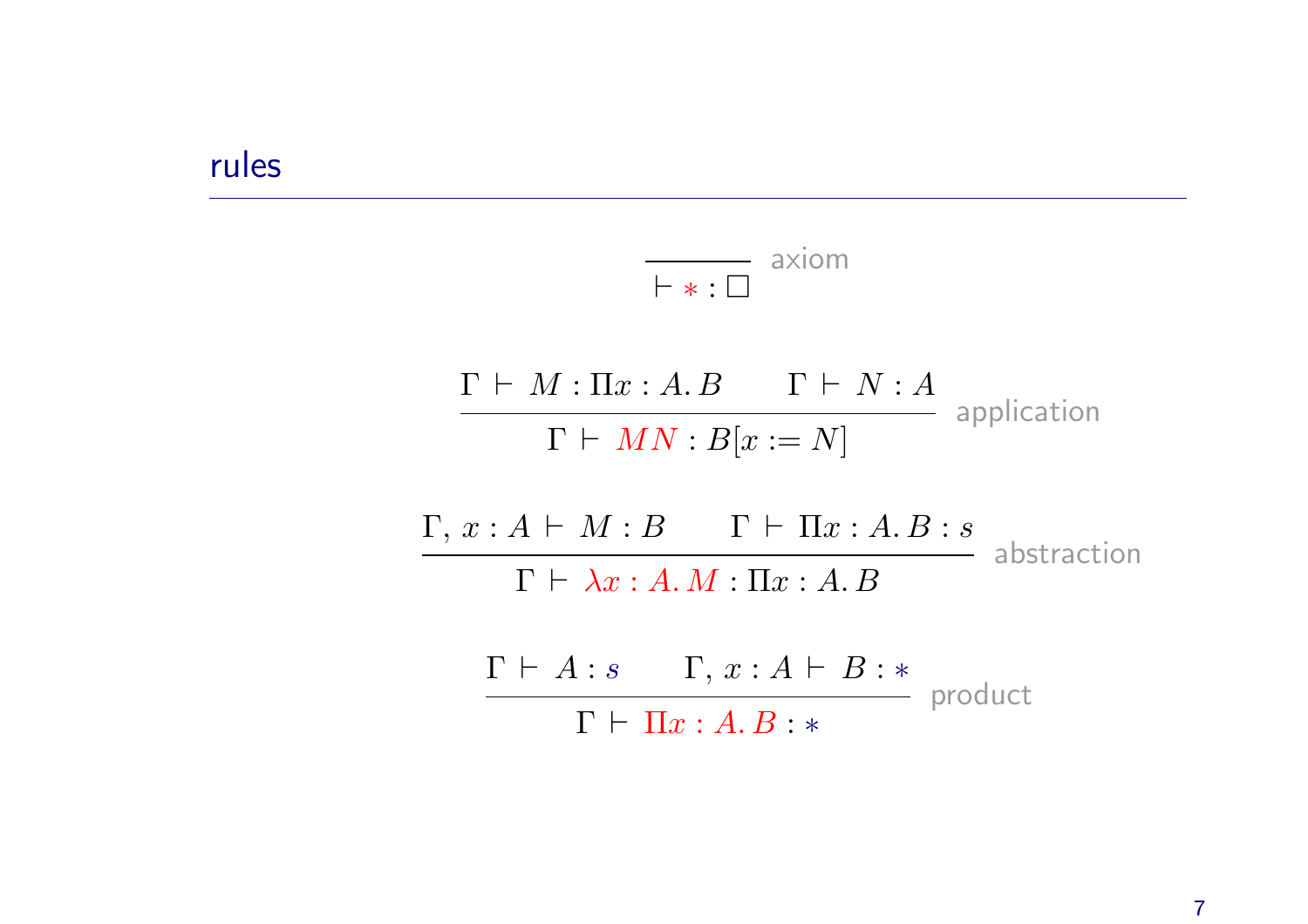# rules (continued)

$$
\frac{\Gamma \vdash A:B \qquad \Gamma \vdash C:s}{\Gamma,\, x:C \vdash A:B} \text{ weakening}
$$

$$
\frac{\Gamma \vdash A : s}{\Gamma, x : A \vdash x : A}
$$
 variable

$$
\frac{\Gamma \vdash A : B \qquad \Gamma \vdash B' : s}{\Gamma \vdash A : B'} \quad \text{conversion}
$$

with  $B =_{\beta} B'$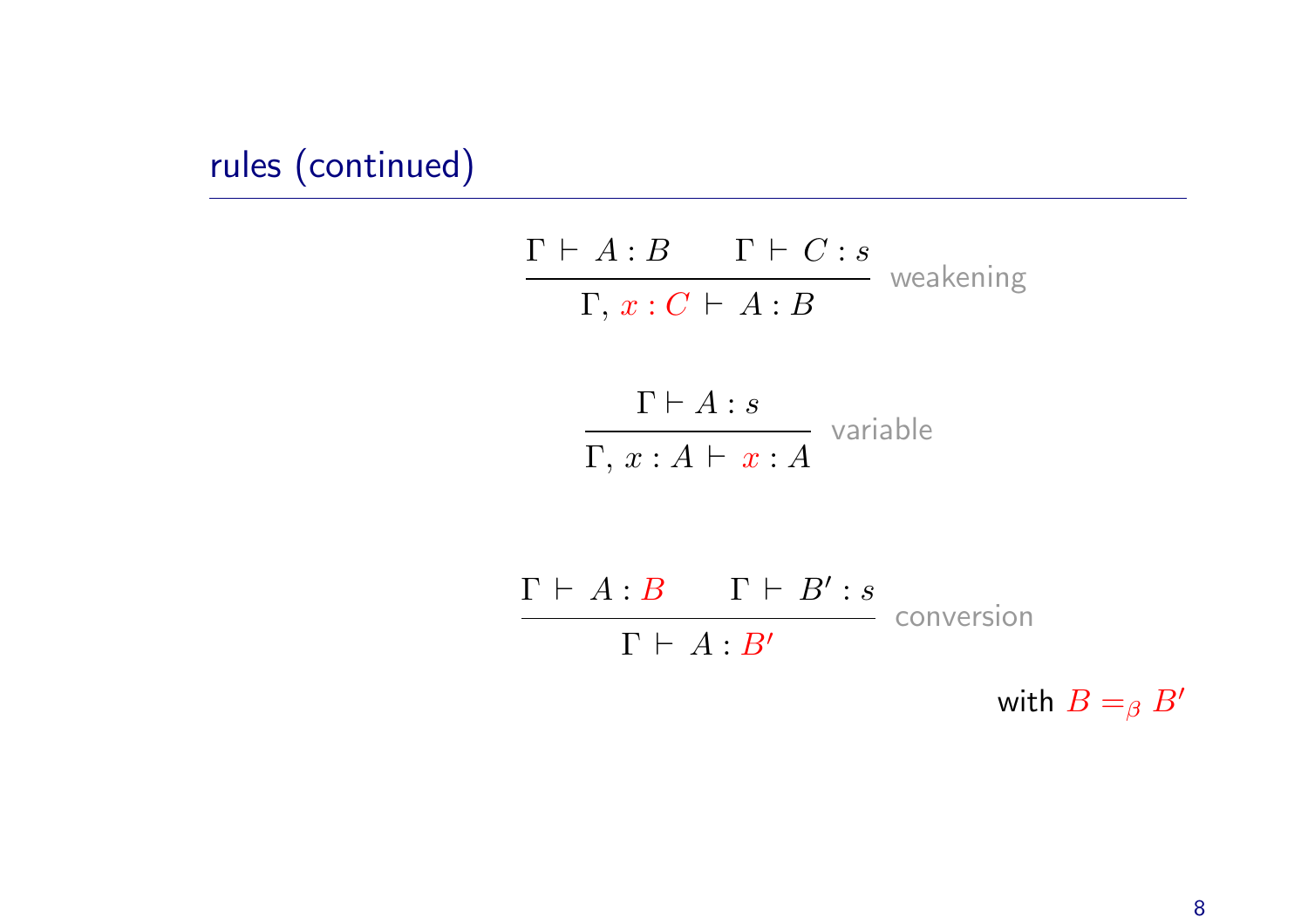the three product rules

all systems

 $\Gamma \vdash A : * \quad \Gamma, x : A \vdash B : *$  $\Gamma \vdash \Pi x : A . B : *$ 

only in  $\lambda P$ 

 $\Gamma \vdash A : * \quad \Gamma, x : A \vdash B : \Box$  $\Gamma \vdash \Pi x : A. B : \Box$ 

 $nat \rightarrow *$ 

only in  $\lambda 2$ 

 $\Gamma \vdash A : \Box \qquad \Gamma, x : A \vdash B : *$  $\Gamma \vdash \Pi x : A.B : *$  $\Pi a : * a \rightarrow a$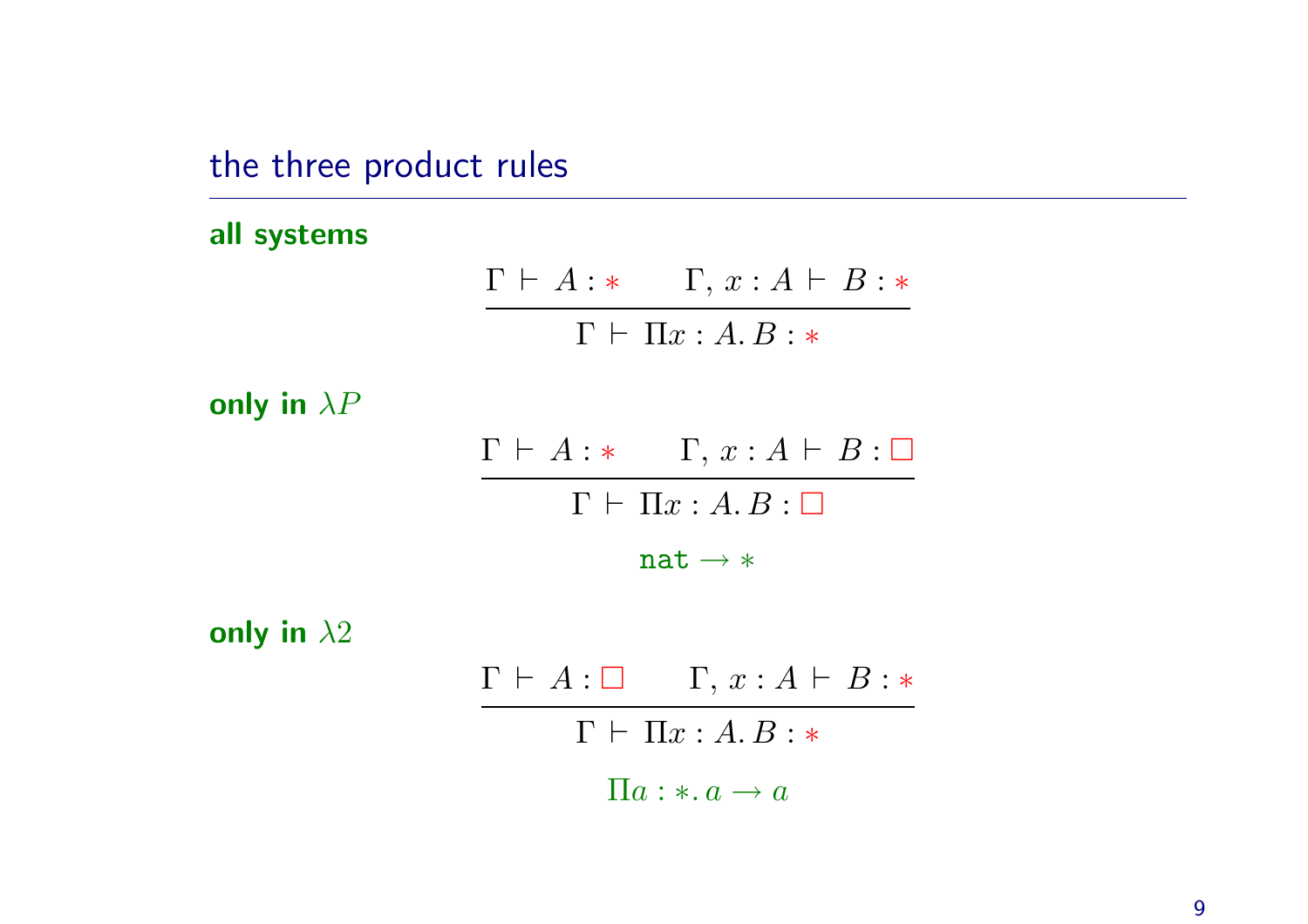#### Curry-Howard-de Bruijn

 $\rightarrow$  introduction versus abstraction rule



 $\Gamma, x : A \vdash M : B$  Γ  $\vdash \Pi x : A. B : *$ 

 $\Gamma \vdash \lambda x : A.M : \Pi x : A.B$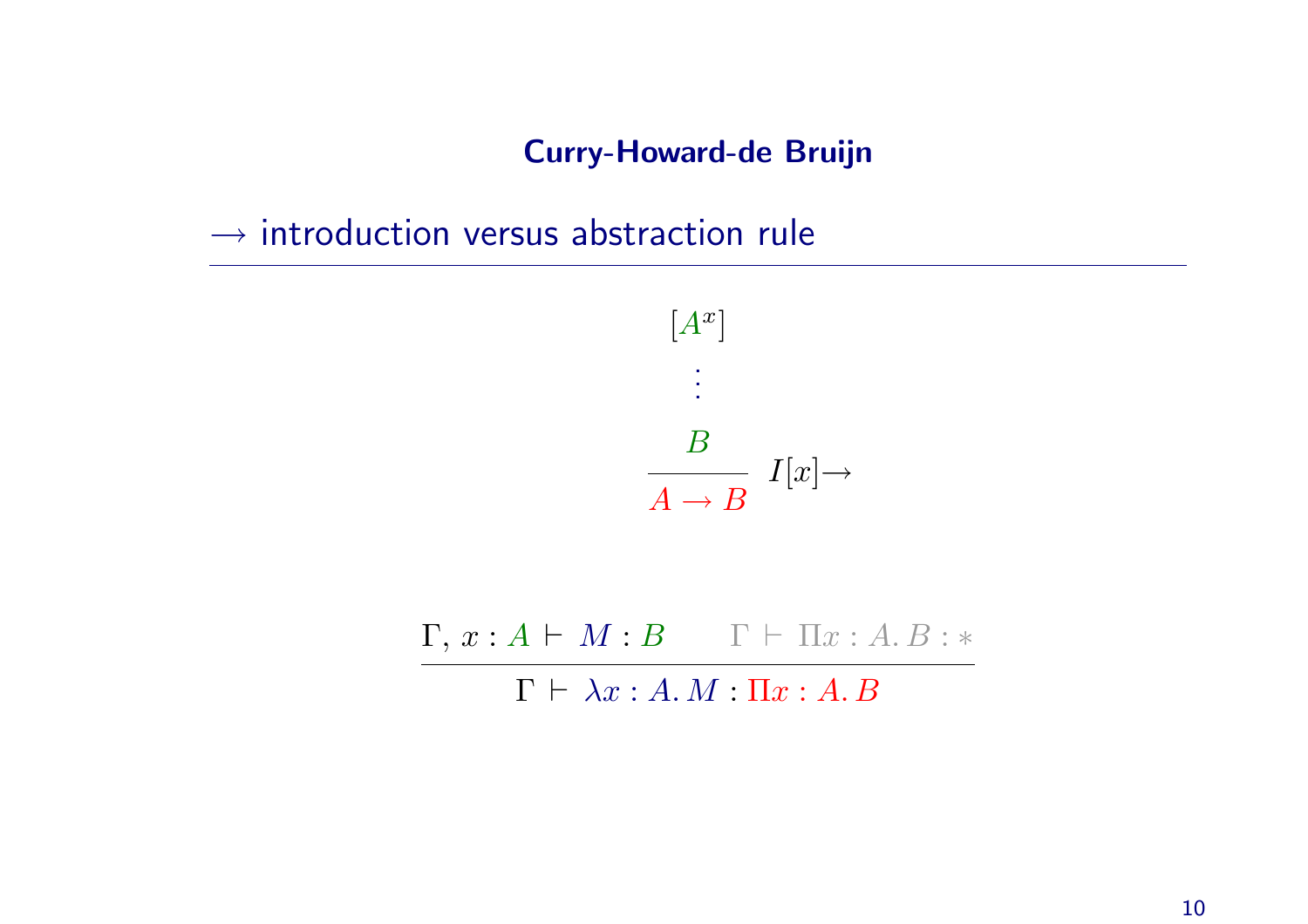### $\rightarrow$  elimination versus application rule



 $\Gamma \vdash M : \Pi x : A . B$  Γ  $\vdash N : A$  $\Gamma \vdash MN : B[x := N]$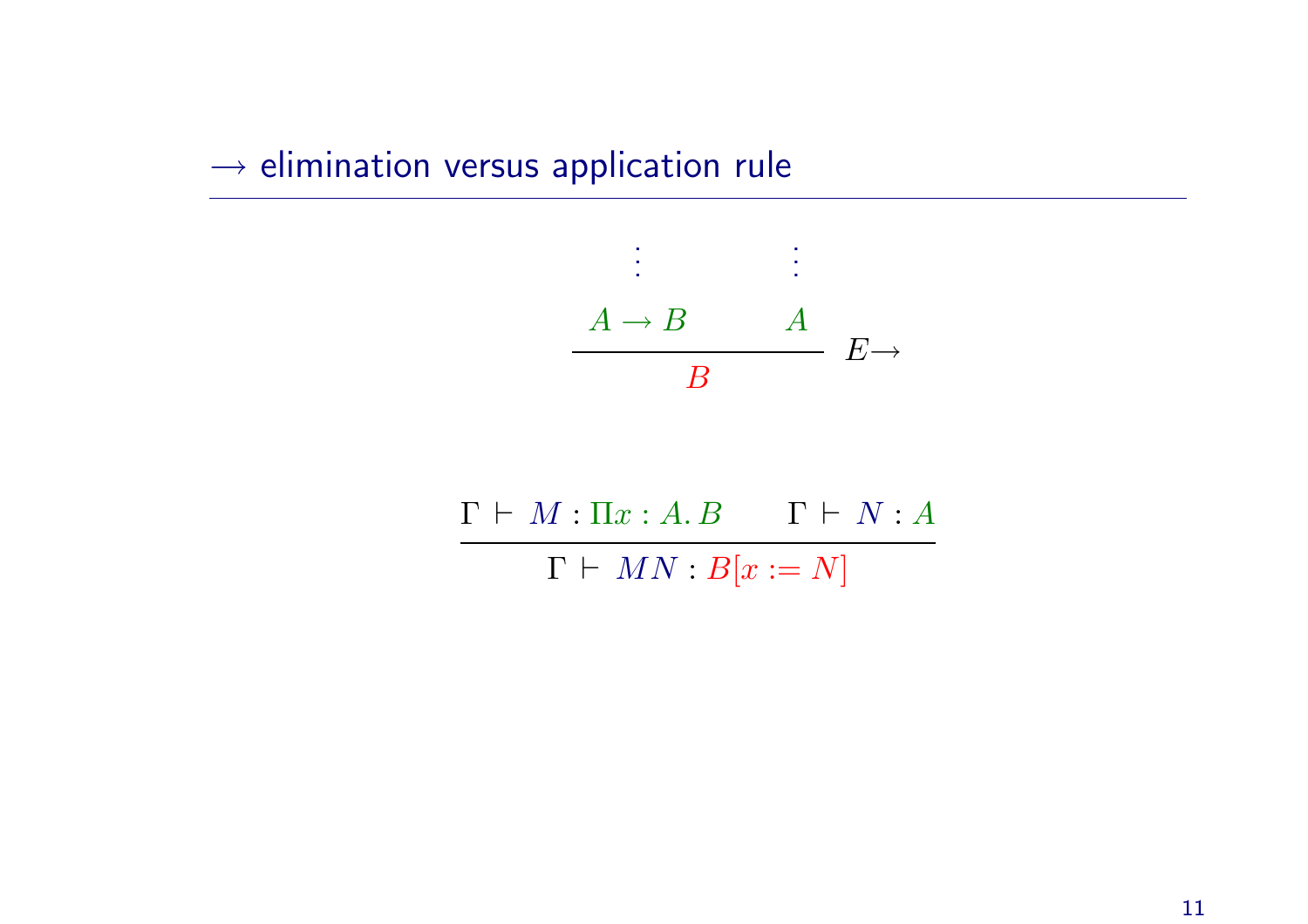# ∀ introduction versus abstraction rule



 $\Gamma, a : * \vdash M : B$  Γ  $\vdash \Pi a : * \ldots B : *$ 

 $\Gamma \vdash \lambda a : * M : \Pi a : * B$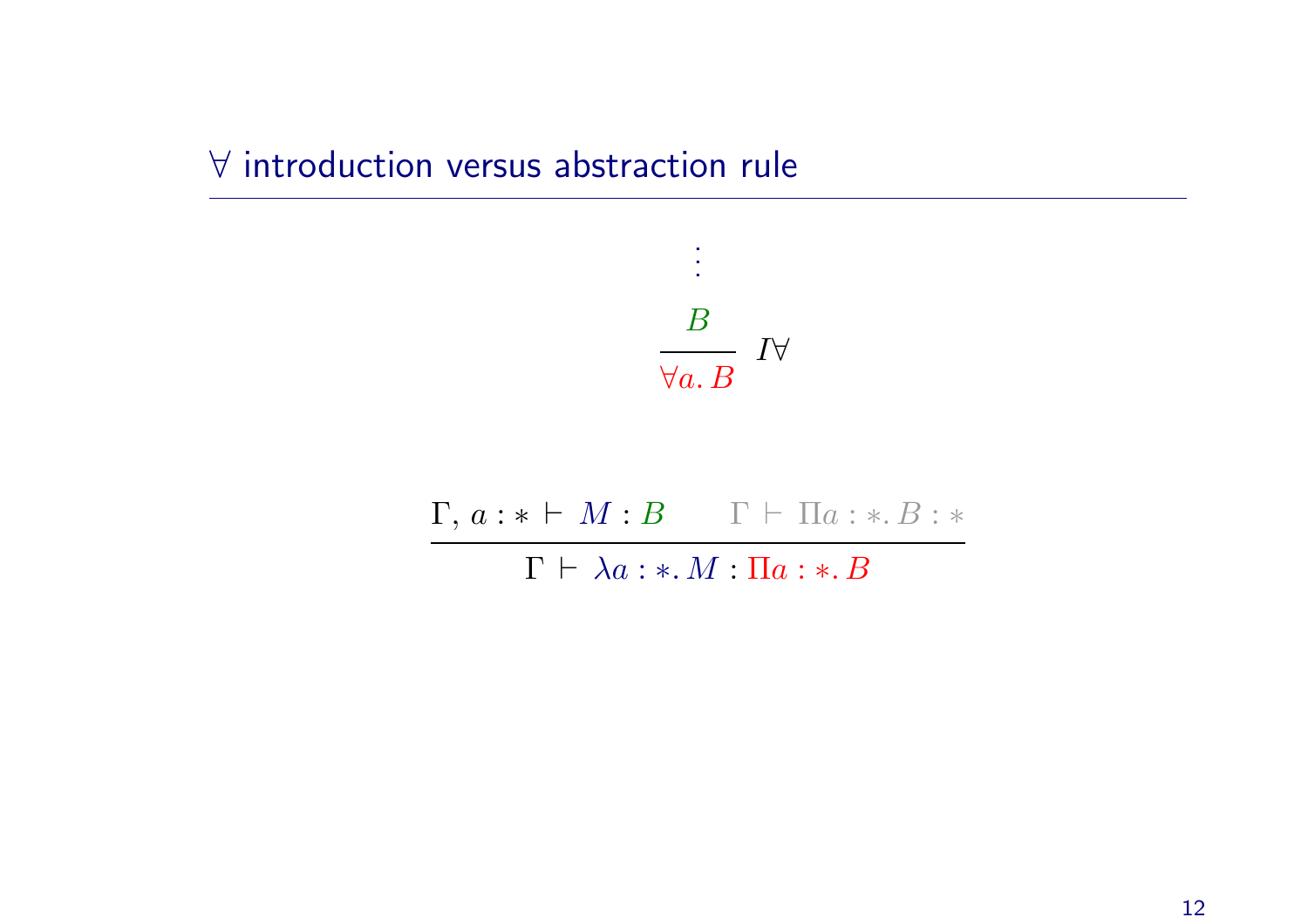# ∀ elimination versus application rule

$$
\frac{\forall a. \ B}{B[a := A]} \quad E \forall
$$

.

 $\Gamma \vdash M : \Pi a : * . B \qquad \Gamma \vdash A : *$  $\Gamma \vdash MA : B[a := A]$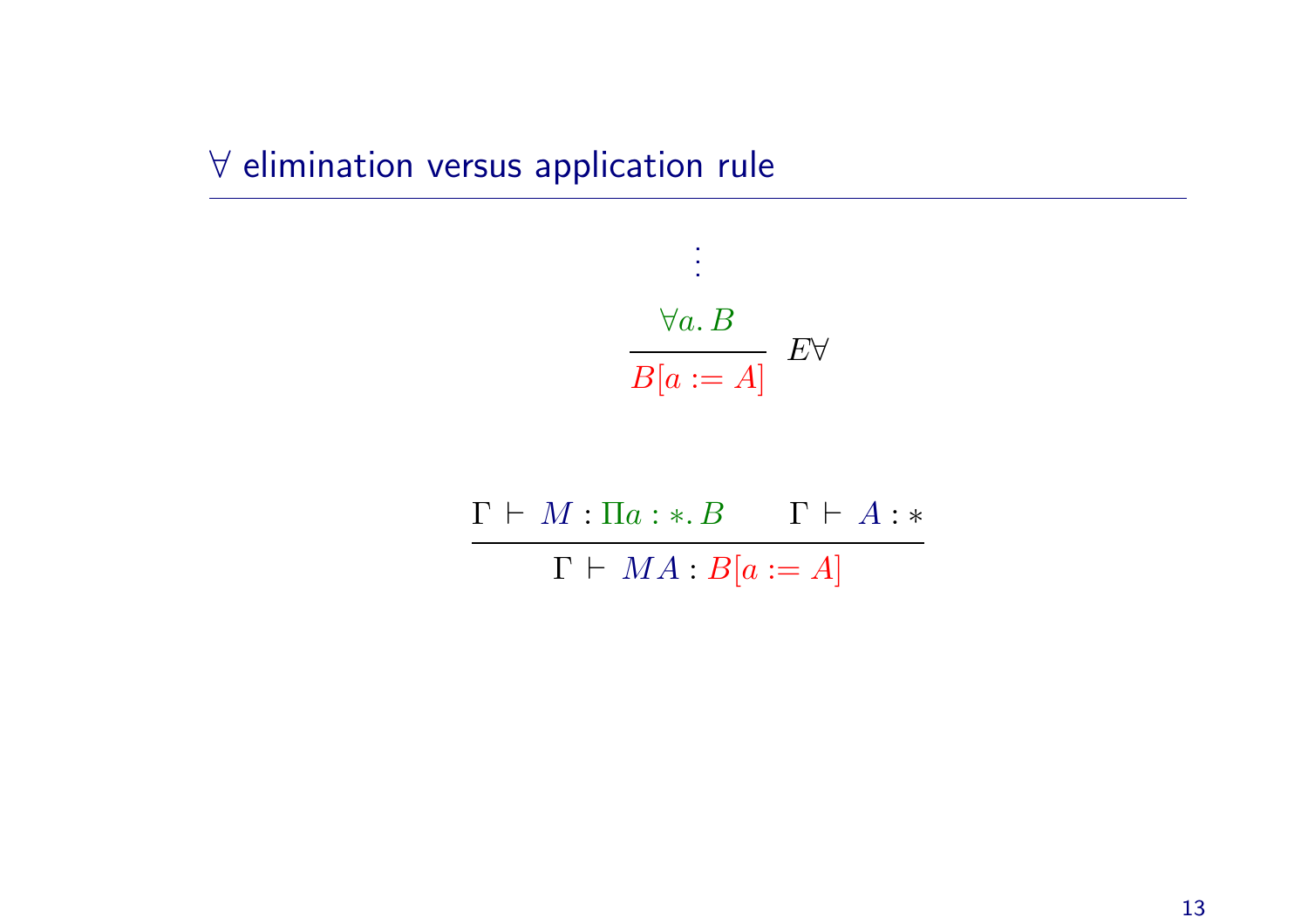## examples

example 1

 $(\forall b. b) \rightarrow a$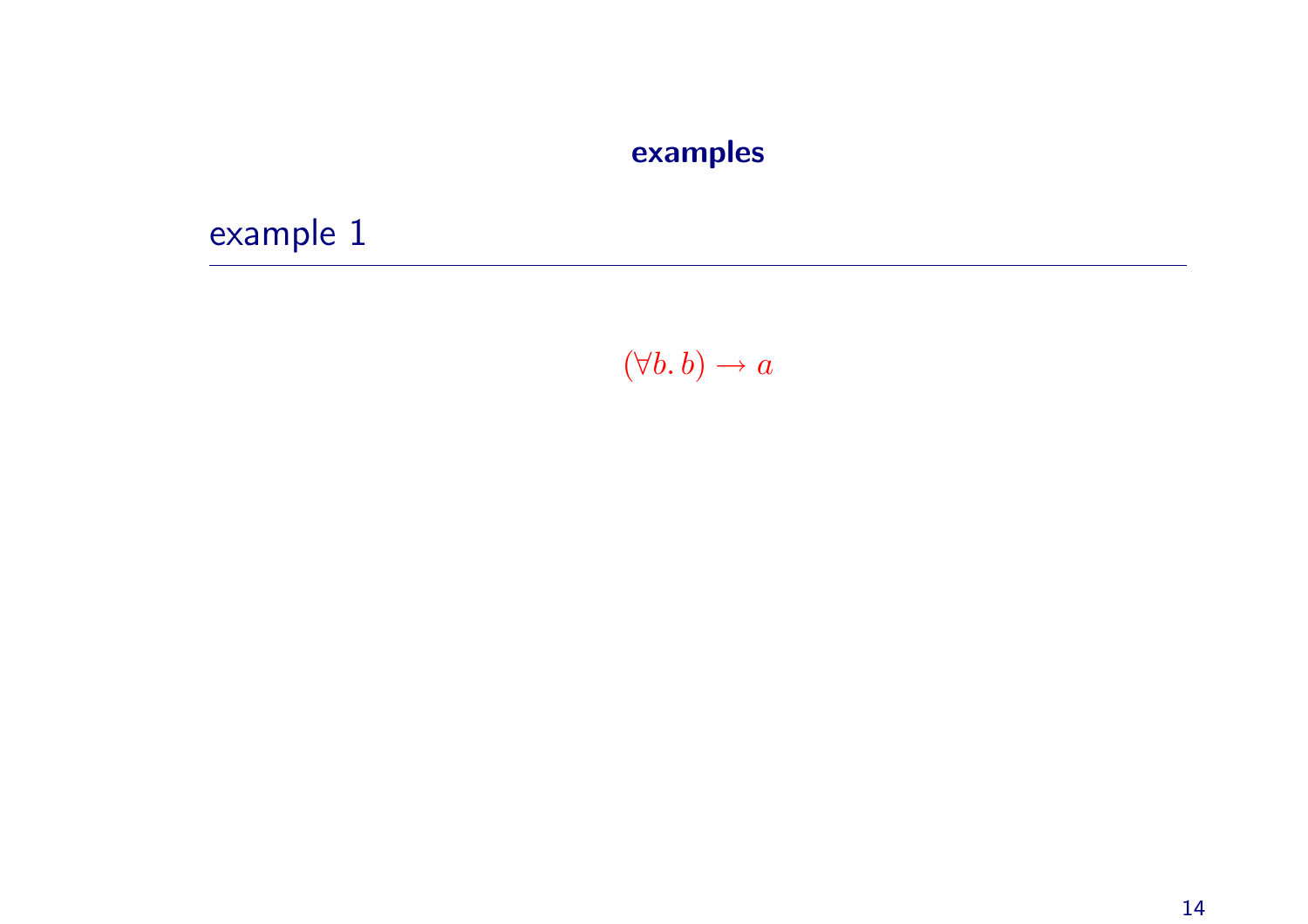# example 2

$$
a \to \forall b. (b \to a)
$$

$$
a: * \vdash \Pi b: *.(b \rightarrow a): *
$$

corresponds to

 $\prod_{b \in \mathsf{Set}} \mathcal{P}(b) \in \mathsf{Set}$ 

week  $10 \rightarrow$  paradox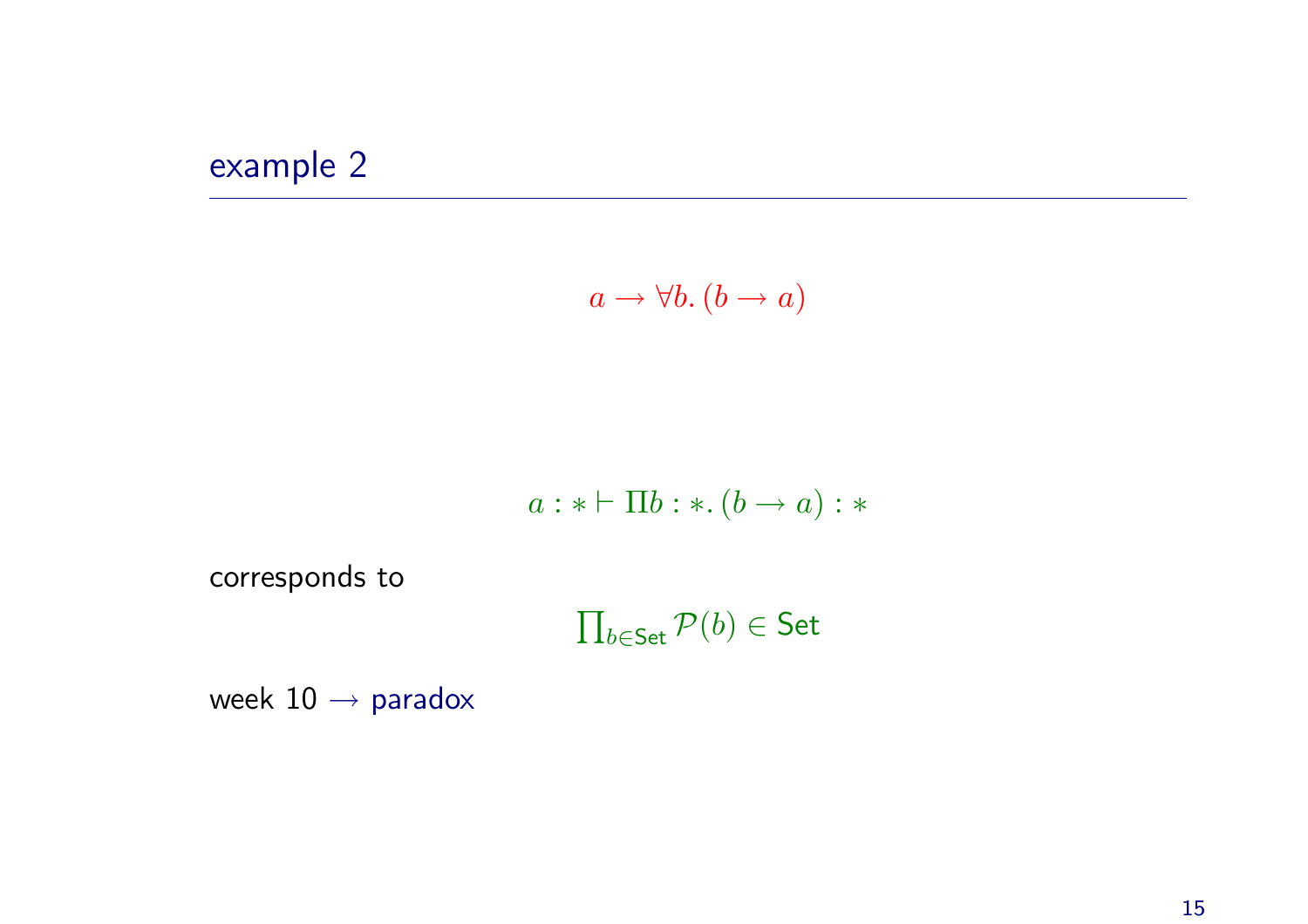# example 3

$$
a \to \forall b. ((a \to b) \to b)
$$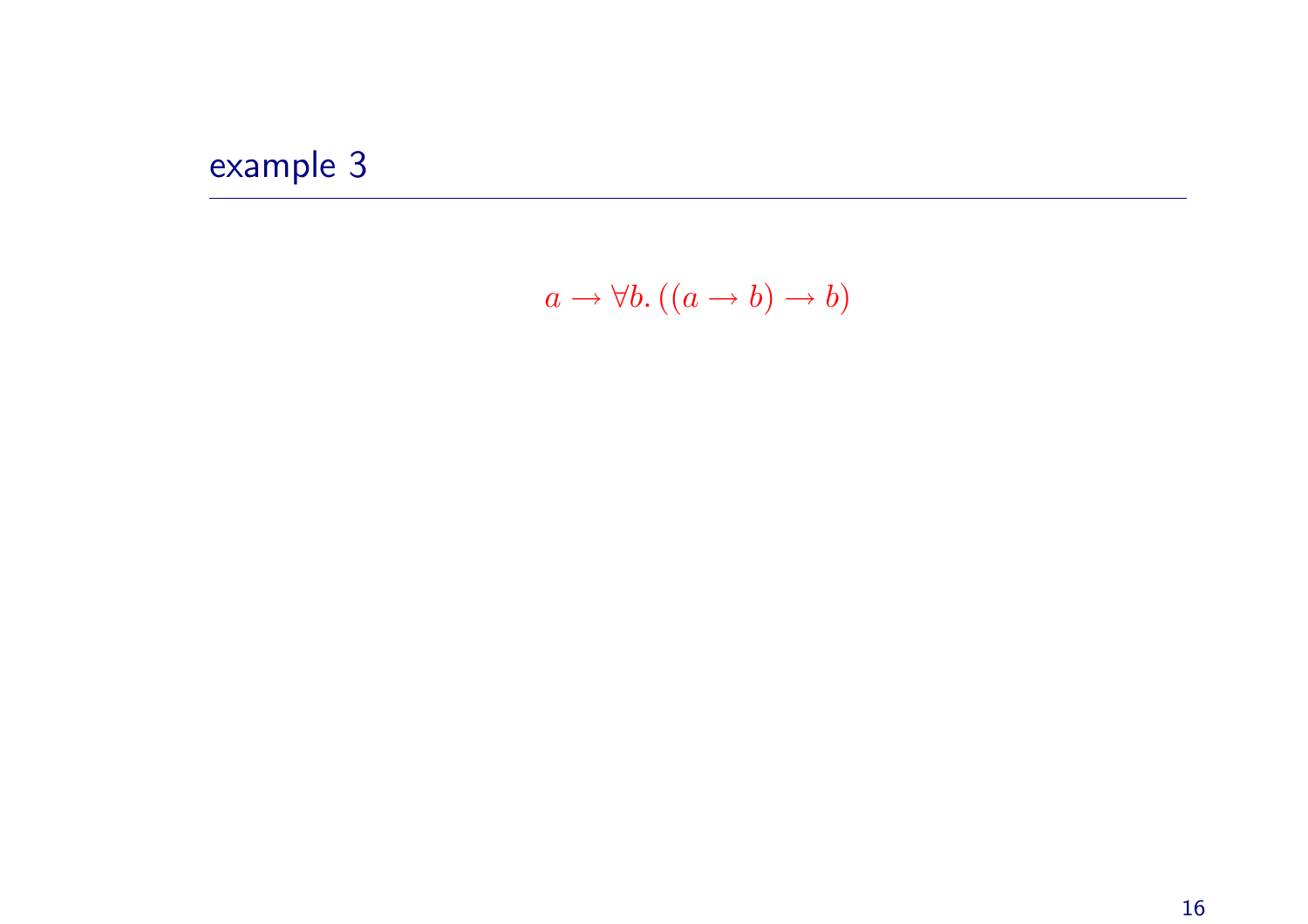#### detours and reduction

detour elimination for <sup>→</sup>

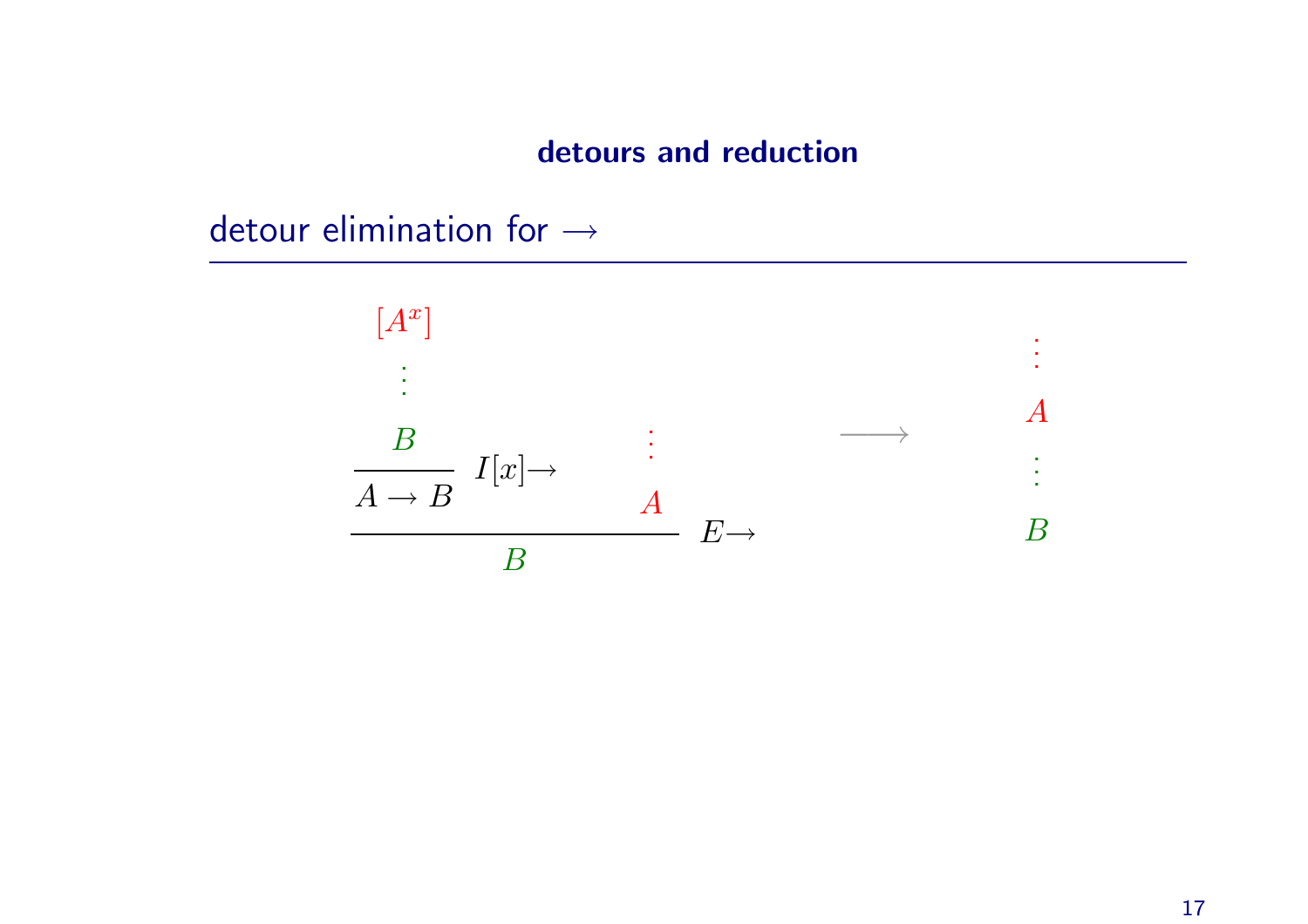detour elimination for ∀



 $^{\ast}$  replace  $a$  everywhere by  $A$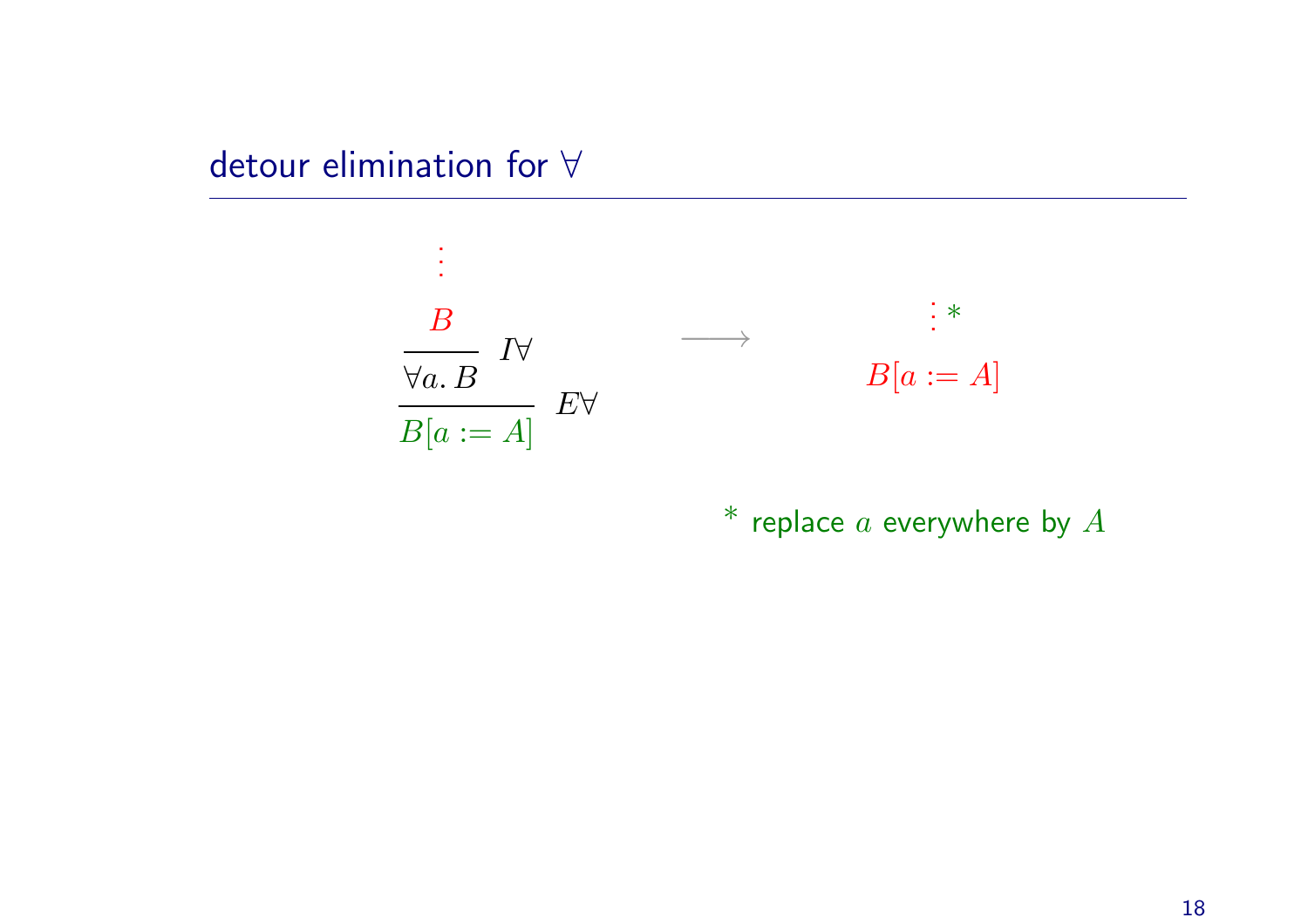# typing the proof term of <sup>a</sup> detour

. . .



. . .

 $\Gamma \vdash (\lambda x : A.M)N : B[x := N]$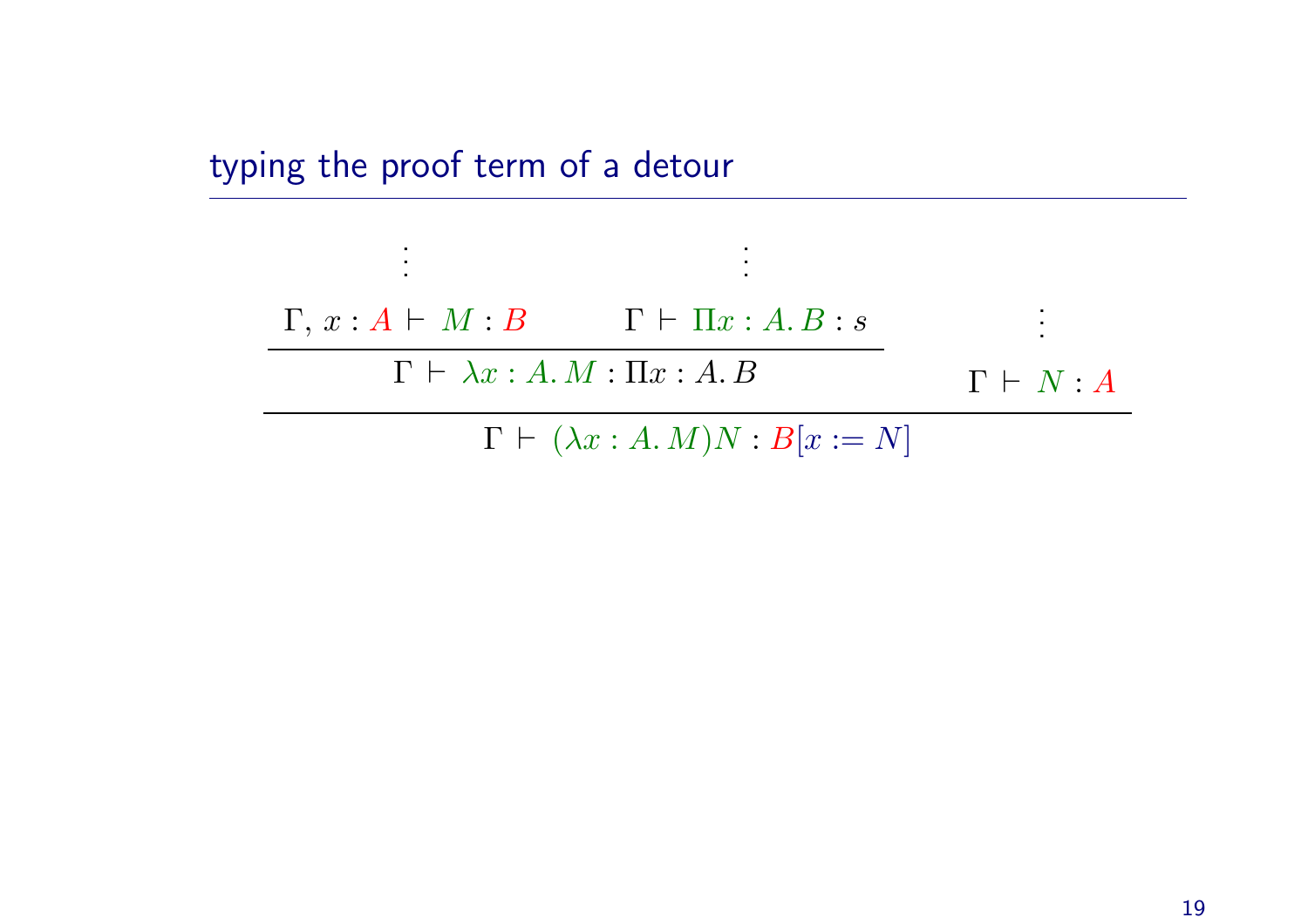#### problems

type checking problem

input

context  $\Gamma$  and terms  $M$  and  $N$ 

Γ ?  $\vdash M : N$ 

#### output

- true typing judgment is derivable
- false typing judgment is not derivable

generally decidable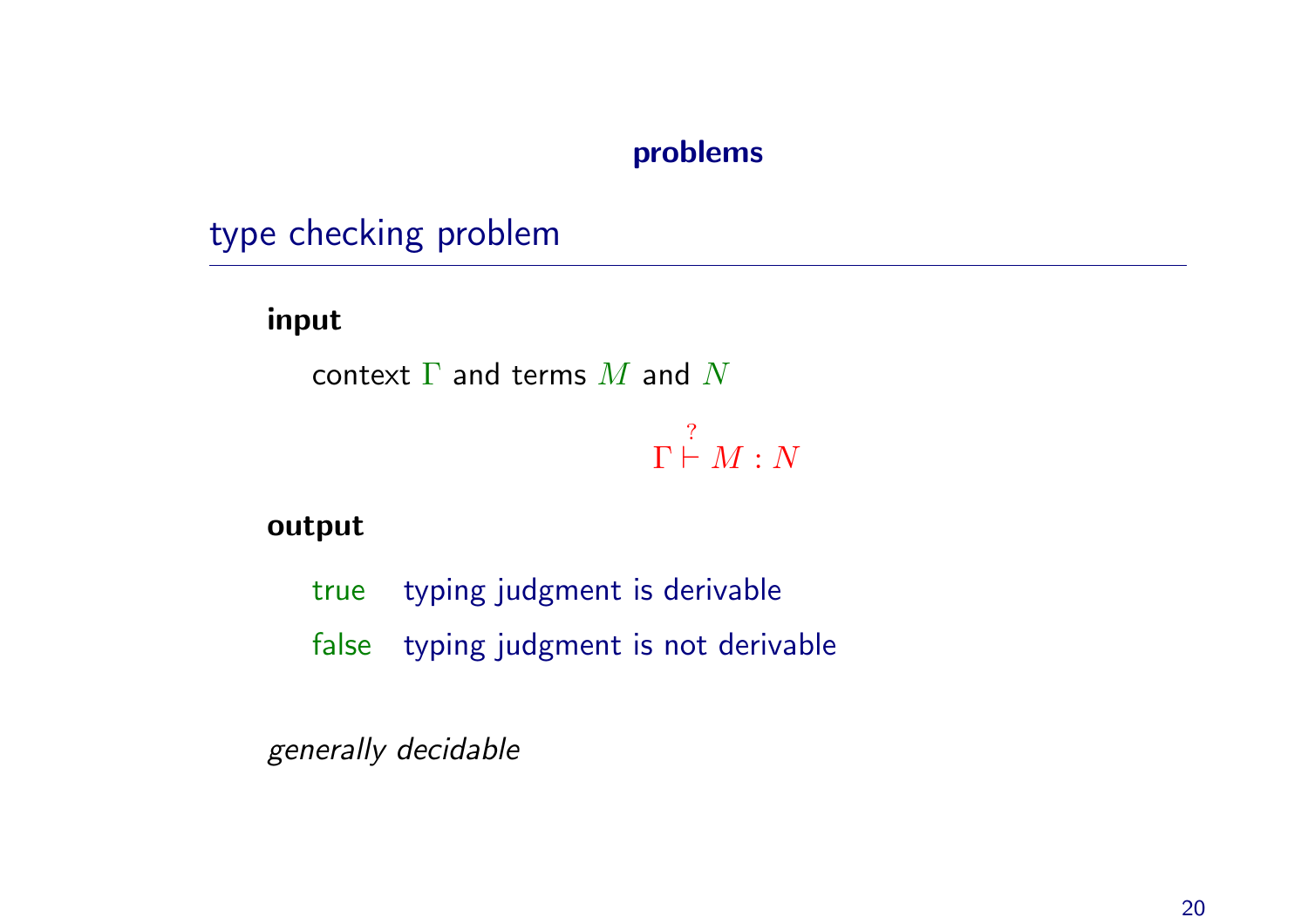type synthesis problem

#### input

context  $\Gamma$  and term  $M$ 

 $\Gamma \vdash M : ?$ 

#### output

true + term  $N$ 

typing judgment is derivable with  $N$  substituted for ?

false for no term substituted for ? is the judgment derivable

generally decidable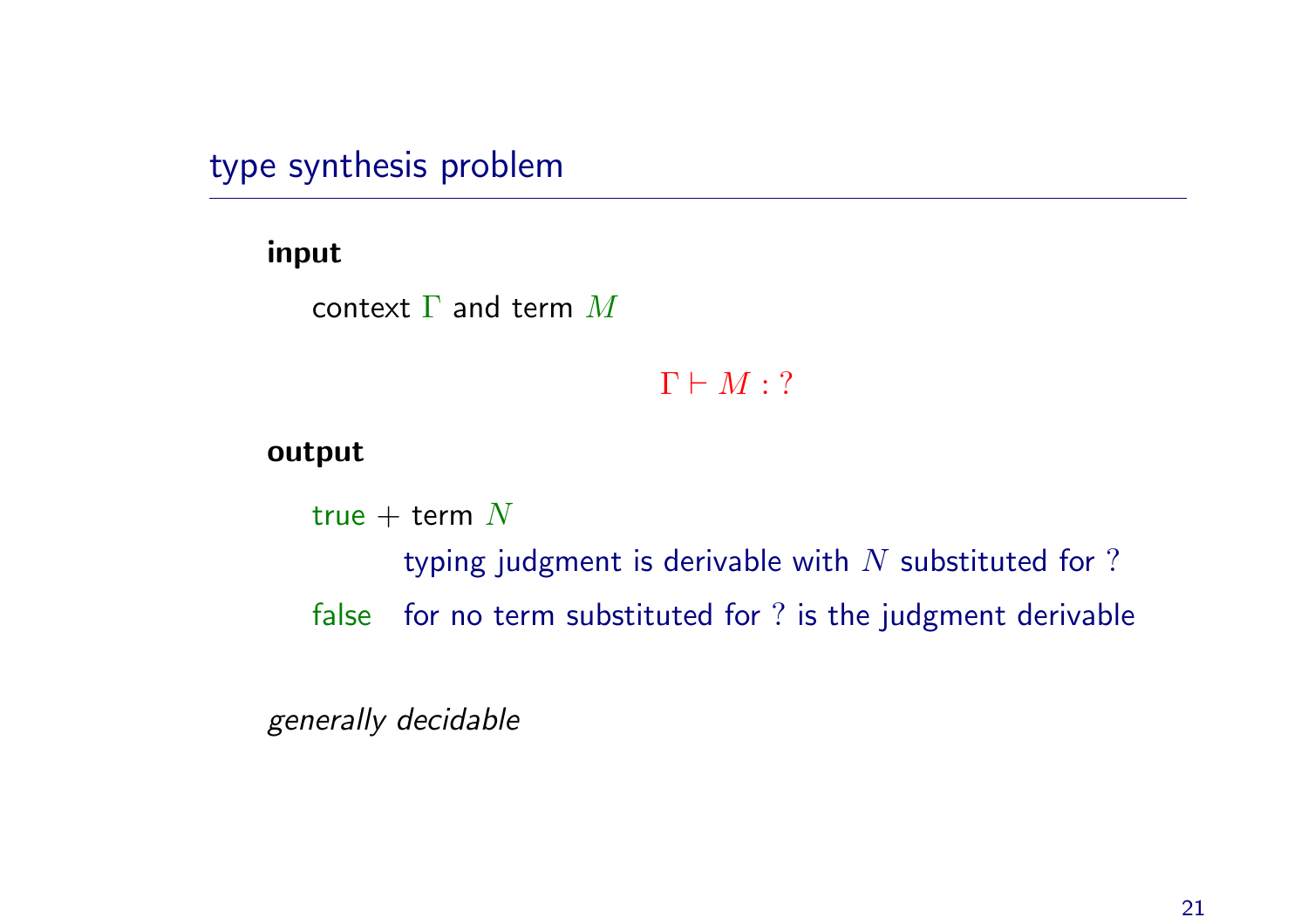type inhabitation problem

#### input

context  $\Gamma$  and term  $N$ 

 $\Gamma \vdash ? : N$ 

#### output

true + term  $M$ 

typing judgment is derivable with  $M$  substituted for ?

false for no term substituted for ? is the judgment derivable

generally undecidable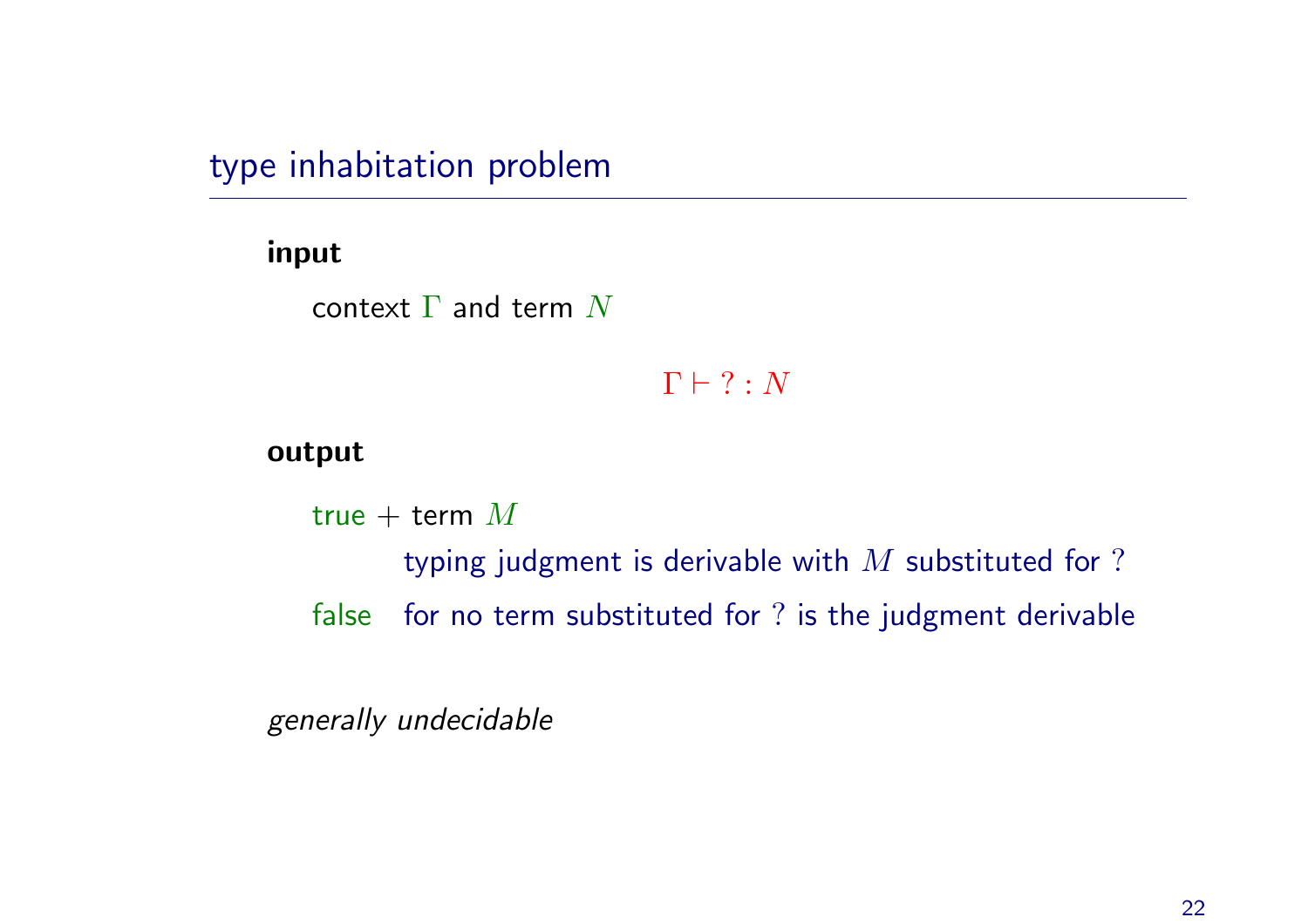proof checking problem

#### input

```
formula A + possibly incorrect 'proof'
```
#### correct?

#### output

true the 'proof' is a correct proof of  $A$ false the 'proof' is not a correct proof of  $A$ 

generally decidable corresponds to type checking problem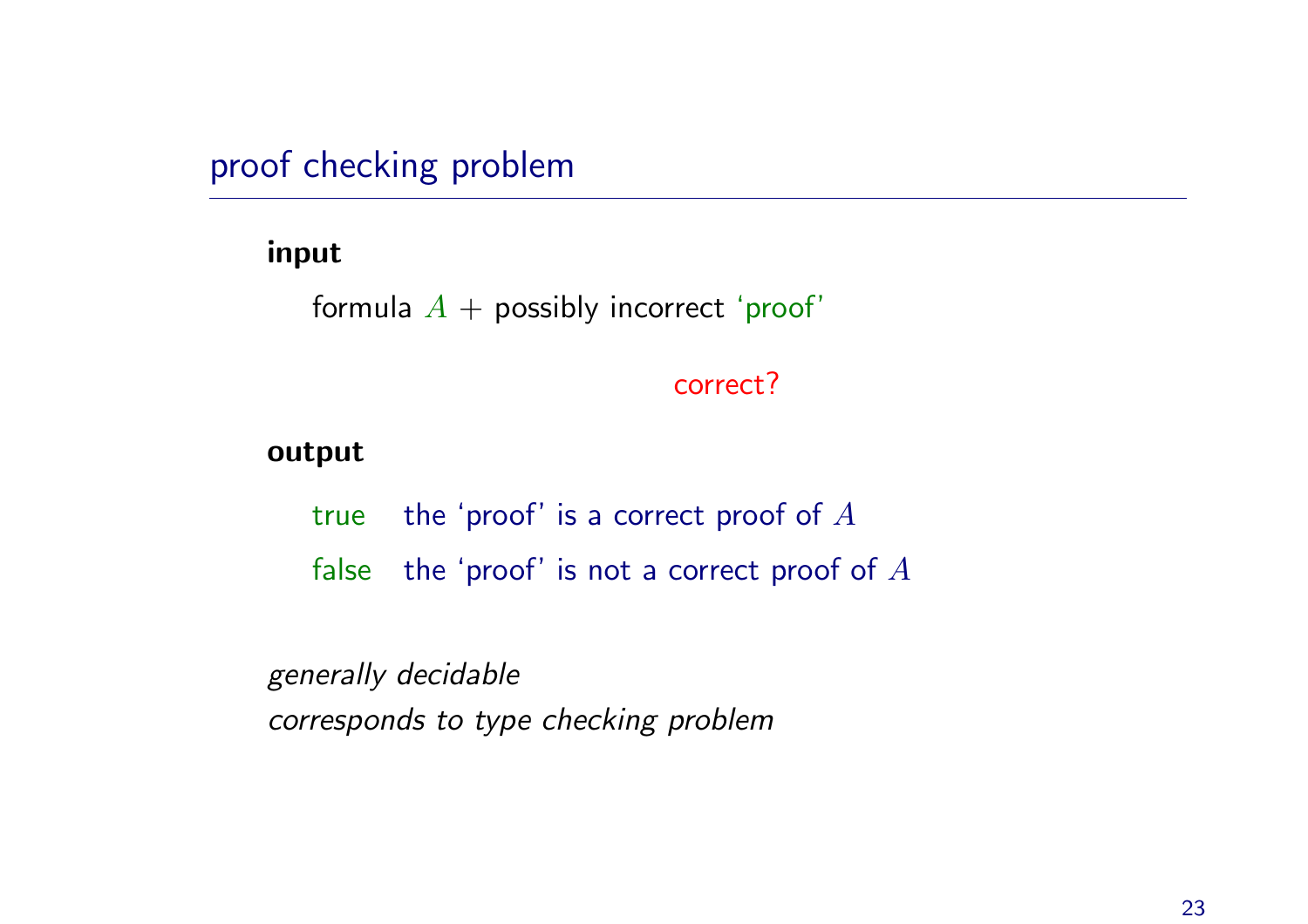provability problem

input

formula A

#### A?

#### output

true + proof of  $A$ A is proved by the proof in the output false  $A$  is not provable

generally undecidable corresponds to type inhabitation problem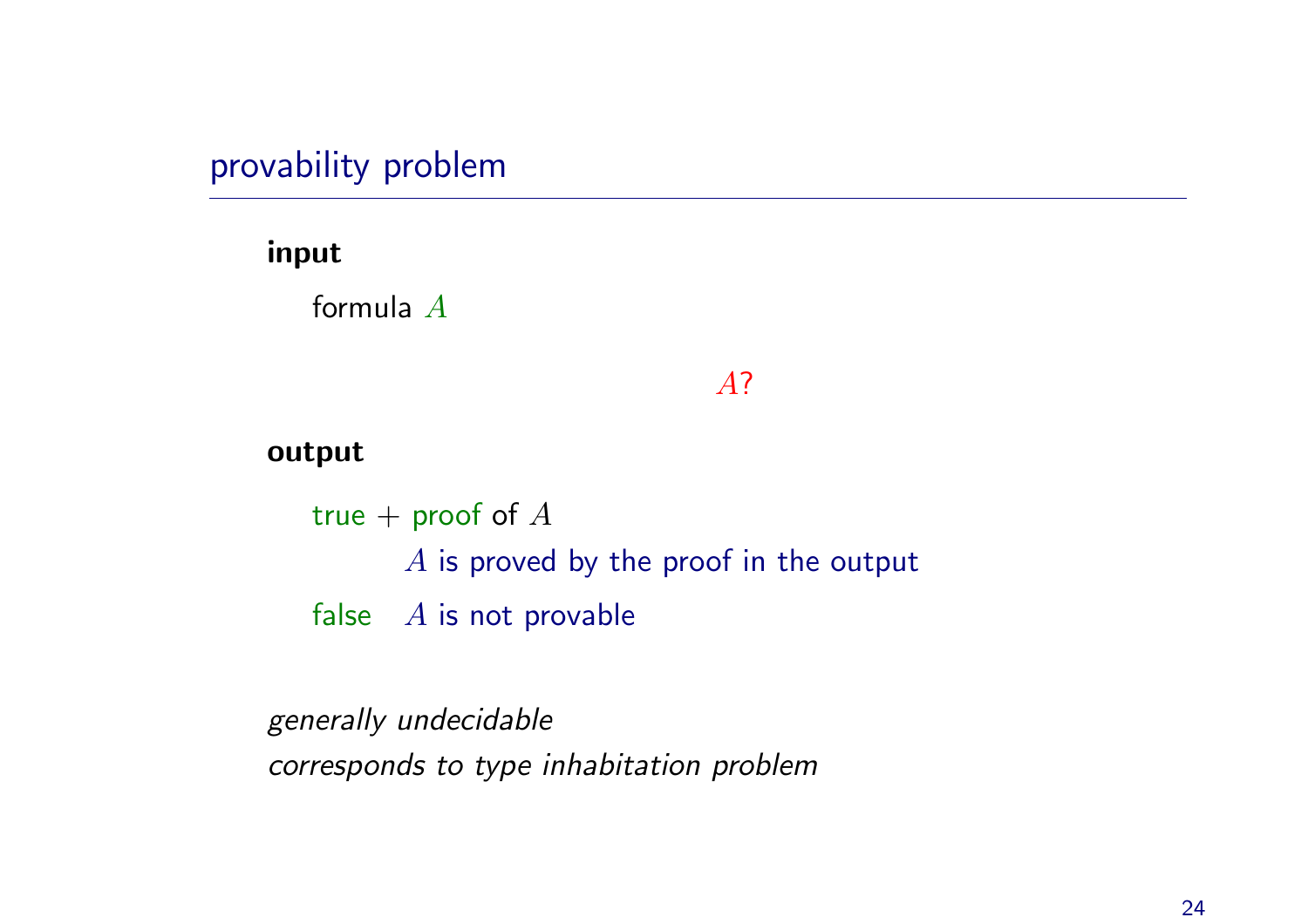# other notions

uniqueness of types

$$
\Gamma \vdash A : B \qquad \Rightarrow \qquad B =_{\beta} B'
$$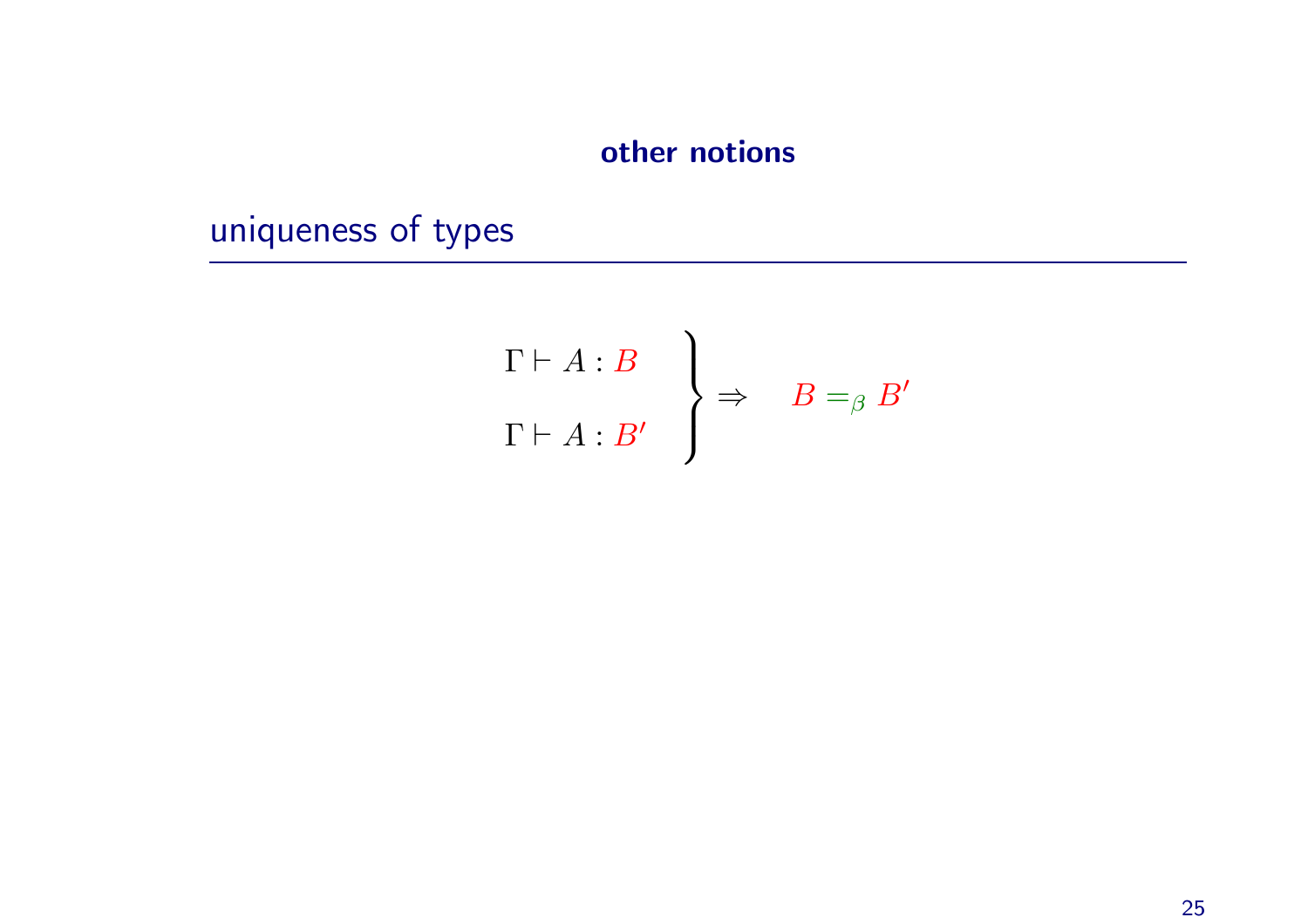subject reduction

$$
\left.\begin{array}{c}\n\Gamma \vdash A : B \\
B \to_{\beta} B'\n\end{array}\right\} \Rightarrow \Gamma \vdash A : B'
$$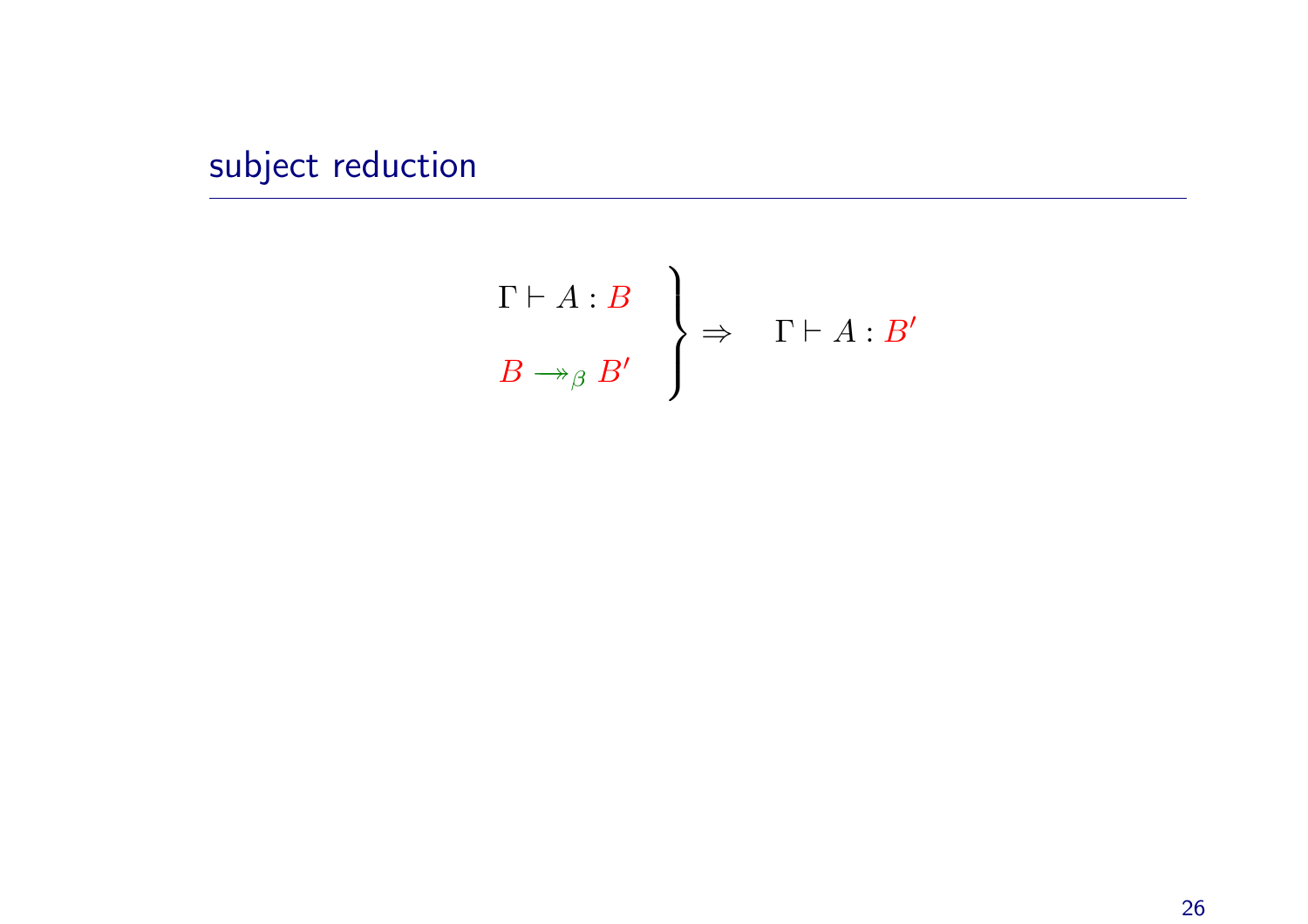Curry-Howard-de Bruijn isomorphism

isomorphism

between the set of proofs in <sup>a</sup> logic and the set of typed lambda terms in <sup>a</sup> type theory

formulas as types

proofs as terms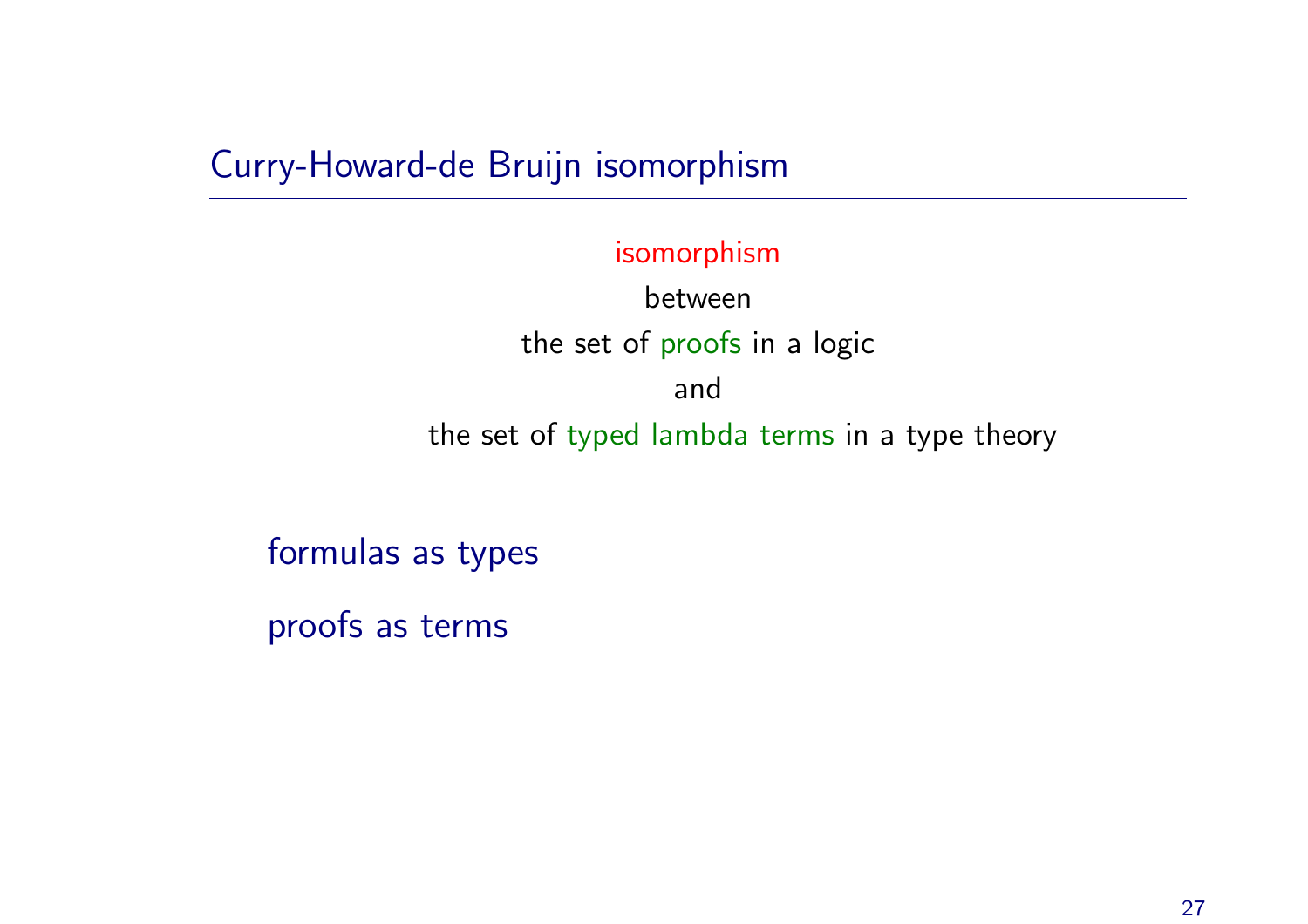Brouwer-Heyting-Kolmogorov interpretation

intuitive semantics of intuitionistic logic

explains what it means to prove a formula in terms of what it means to prove its components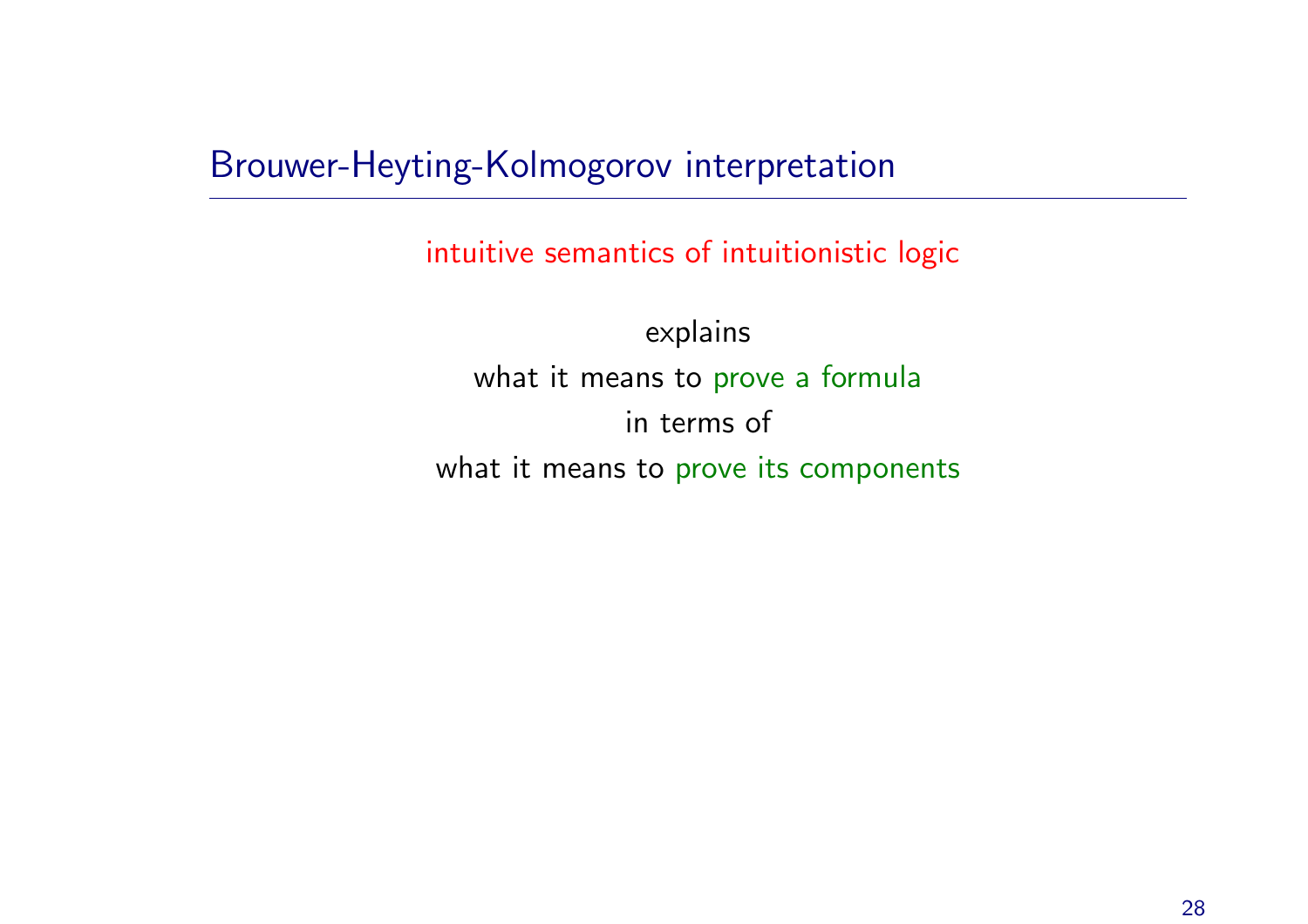# minimal versus intuitionistic versus classical logic

• minimal logic

only  $\rightarrow$  and  $\forall$ 

• intuitionistic logic

all connectives, just the intro and elim rules

- classical logic
	- $\ldots$  + one of the classical principles

excluded middle

 $A \vee \neg A$  $\forall a. a \vee \neg a$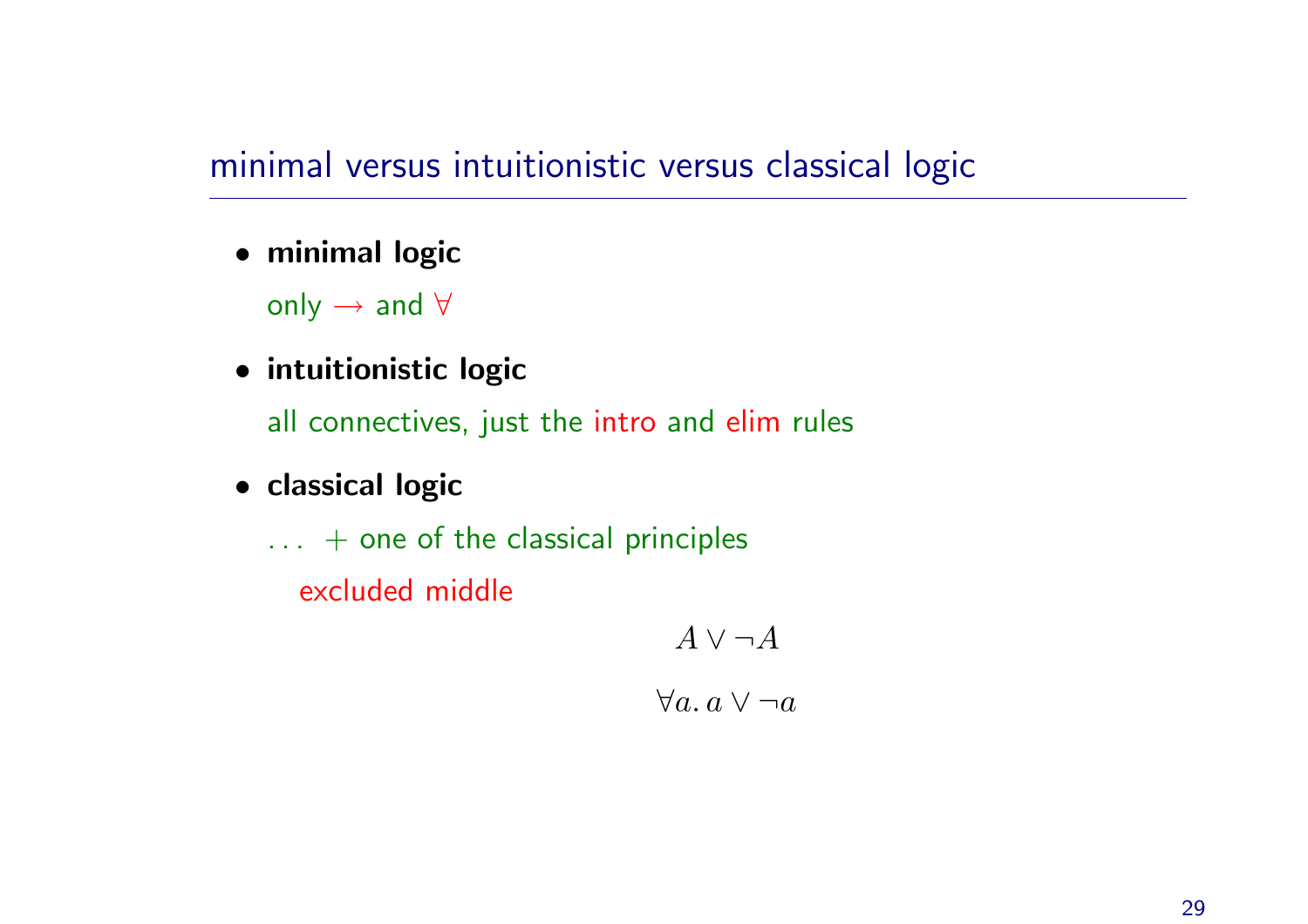Coq versus the other proof assistants

seven provers for mathematics

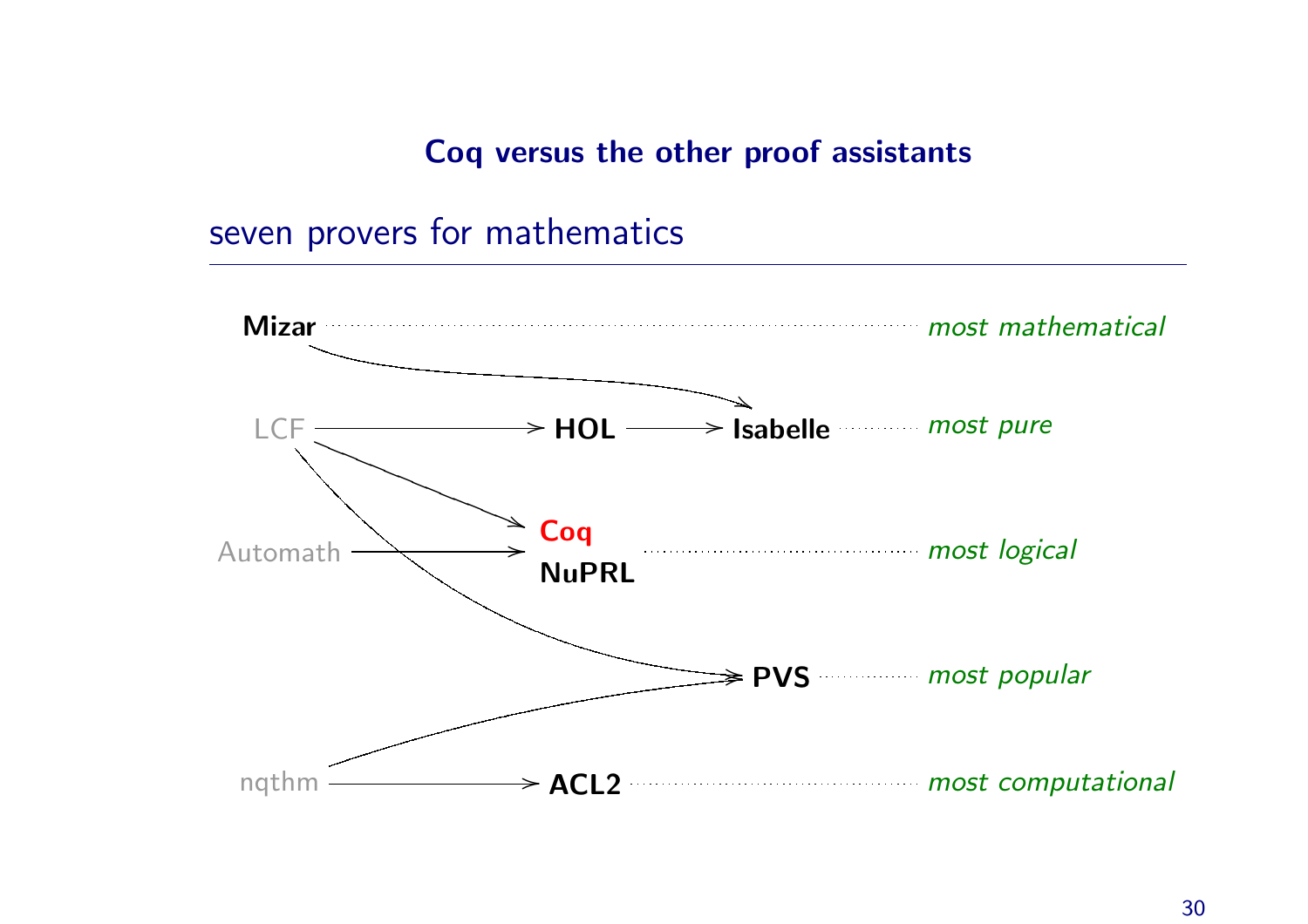## foundations

• primitive recursive arithmetic

ACL2

• type theory

typed lambda calculus  $+$  inductive types, constructive Coq, NuPRL

• higher order logic

typed lambda calculus  $+$  choice operator, classical HOL, Isabelle, PVS

• set theory

Mizar